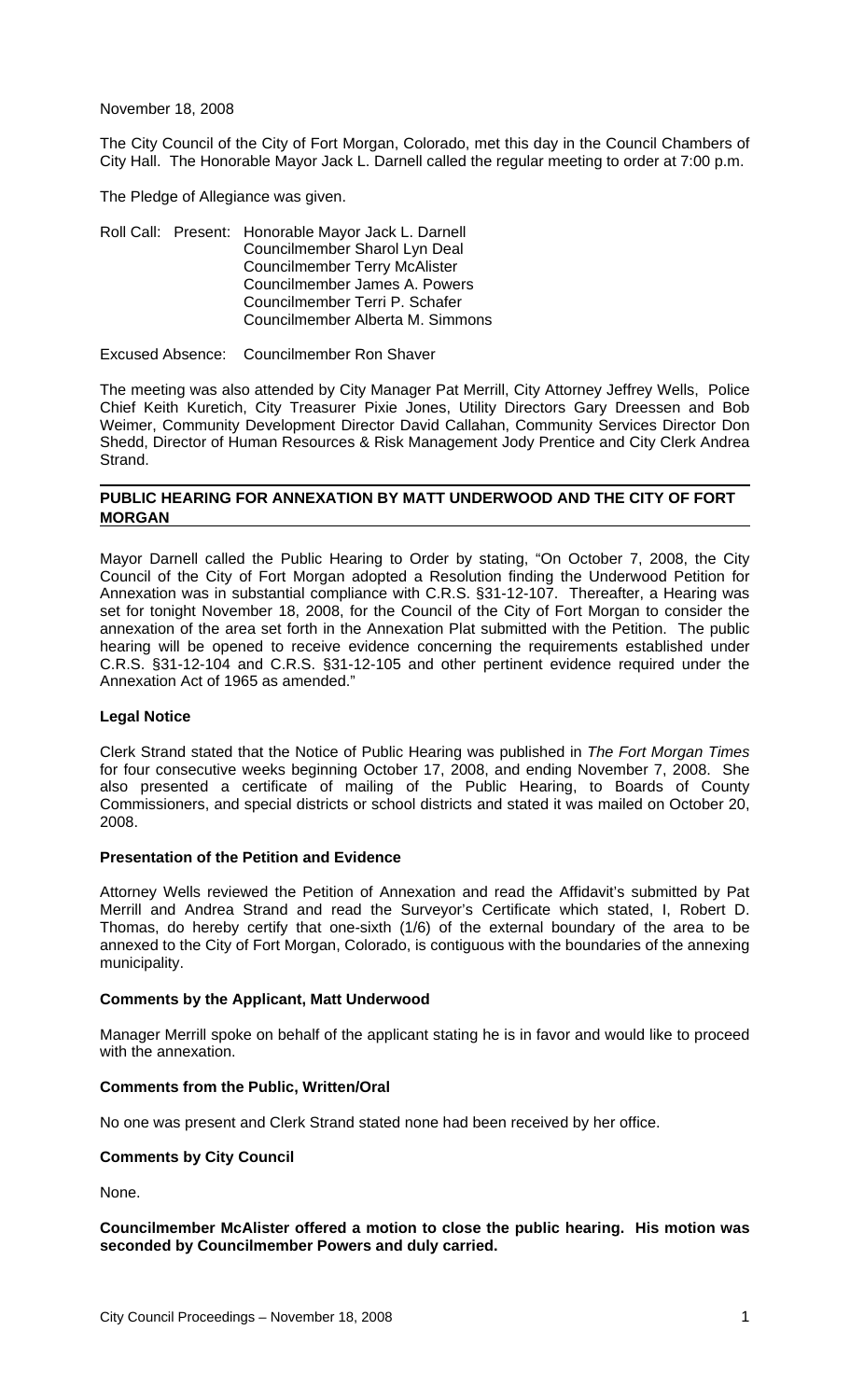### **Action on the Petition for Annexation**

Attorney Wells presented a Resolution concerning the Petition for Annexation. Councilmember Simmons moved for its adoption. Her motion was seconded by Councilmember Powers; said Resolution being in words, letters and figures as follows, to-wit:

### **RESOLUTION NO. 08 11 02**

#### **A RESOLUTION SETTING FORTH FINDINGS OF FACT AND CONCLUSIONS OF LAW BASED THEREON AND DETERMINING THE STATUS OF THE TERRITORY SOMETIMES KNOWN AS THE UNDERWOOD PROPERTY HEREINAFTER MORE SPECIFICALLY DESCRIBED BELOW, PROPOSED FOR ANNEXATION INTO THE CITY OF FORT MORGAN**

**NOW, THEREFORE, BE IT RESOLVED** by the Council of the City of Fort Morgan, Colorado that:

This matter comes on for hearing before the City Council of the City of Fort Morgan on November 18, 2008 pursuant to Sections 31-12-108 and 31-12-109, C.R.S., known as the Municipal Annexation Act of 1965 as amended (hereinafter referred to as Annexation Act), to consider the annexation of that certain territory sometimes known as the Underwood Property, more specifically described in herein as:

> A PARCEL OF LAND IN THE NE ¼ OF SECTION 12, TOWNSHIP 3 NORTH, RANGE 58 WEST OF THE 6<sup>TH</sup> PRINCIPAL MERIDIAN, MORGAN COUNTY, COLORADO AND BEING MORE PARTICULARLY DESCRIBED AS FOLLOWS: COMMENCING AT A POINT 146.5 FEET SOUTH AND 30 FEET WEST OF THE NORTH AND NE CORNER OF SAID SECTION 12, TOWNSHIP 3 NORTH, RANGE 58 WEST OF THE 6<sup>TH</sup> P.M., SAID POINT BEING ON THE SOUTH LINE OF THE RIGHT-OF-WAY OF THE C.B. AND Q. RAILROAD; THENCE RUNNING SOUTH 226 FEET; THENCE WEST 258 FEET TO THE RIGHT-OF-WAY OF THE FORT MORGAN CANAL; THENCE ALONG SAID RIGHT-OF-WAY NORTH 35˚ 00' WEST, 253 FEET TO INTERSECT THE SOUTH LINE OF THE RIGHT-OF-WAY OF THE SAID C.B. AND Q. RAILROAD;

THENCE SOUTH ALONG THE SOUTH LINE OF SAID RAILROAD RIGHT-OF-WAY NORTH 87˚ 15' EAST, 403 FEET TO THE PLACE OF BEGINNING.

THE ABOVE DESCRIBED PARCEL CONTAINS THE PROPERTIES FILED UNDER BOOK 973, PAGE 767 AND UNDER RECEPTION NUMBER 846504 AND CONTAINS 72,308 SQUARE FEET, MORE OR LESS.

TOGETHER with all water and water rights appurtenant thereto;

and the Council having examined all of the evidence presented at said hearing and being fully advised of the premises, now sets forth findings of fact and conclusions of law based thereon as provided for in Section 31-12-110 of the Annexation Act, other findings of fact and conclusions as are appropriate, and makes determinations as follows:

1. The City Clerk of the City of Fort Morgan has received a petition for annexation of the area described in herein entitled "Petition for Annexation," signed by persons comprising one hundred percent (100%) of the landowners in the area to be annexed and owning one hundred percent (100%) of the area, excluding public streets and alleys, in compliance with the provisions of Article II, Section 30 of the Colorado Constitution, and Section 31-12-107(1) of the Annexation Act.

2. On October 7, 2008, the City Council approved a resolution finding a Petition for Annexation of the area described herein to be in substantial compliance with Section 31-12-107(1) C.R.S. and setting a Hearing Date for the Fort Morgan City Council to consider the annexation of the area. This resolution set a hearing to consider the annexation of this area to the City of Fort Morgan on November 18, 2008, at Council Chambers, City Hall, 100 Main Street, Fort Morgan, Colorado, and directed the City Clerk to give notice of said hearing in the manner prescribed in Section 31-12-108 of the Annexation Act. In addition, said resolution found that the petition for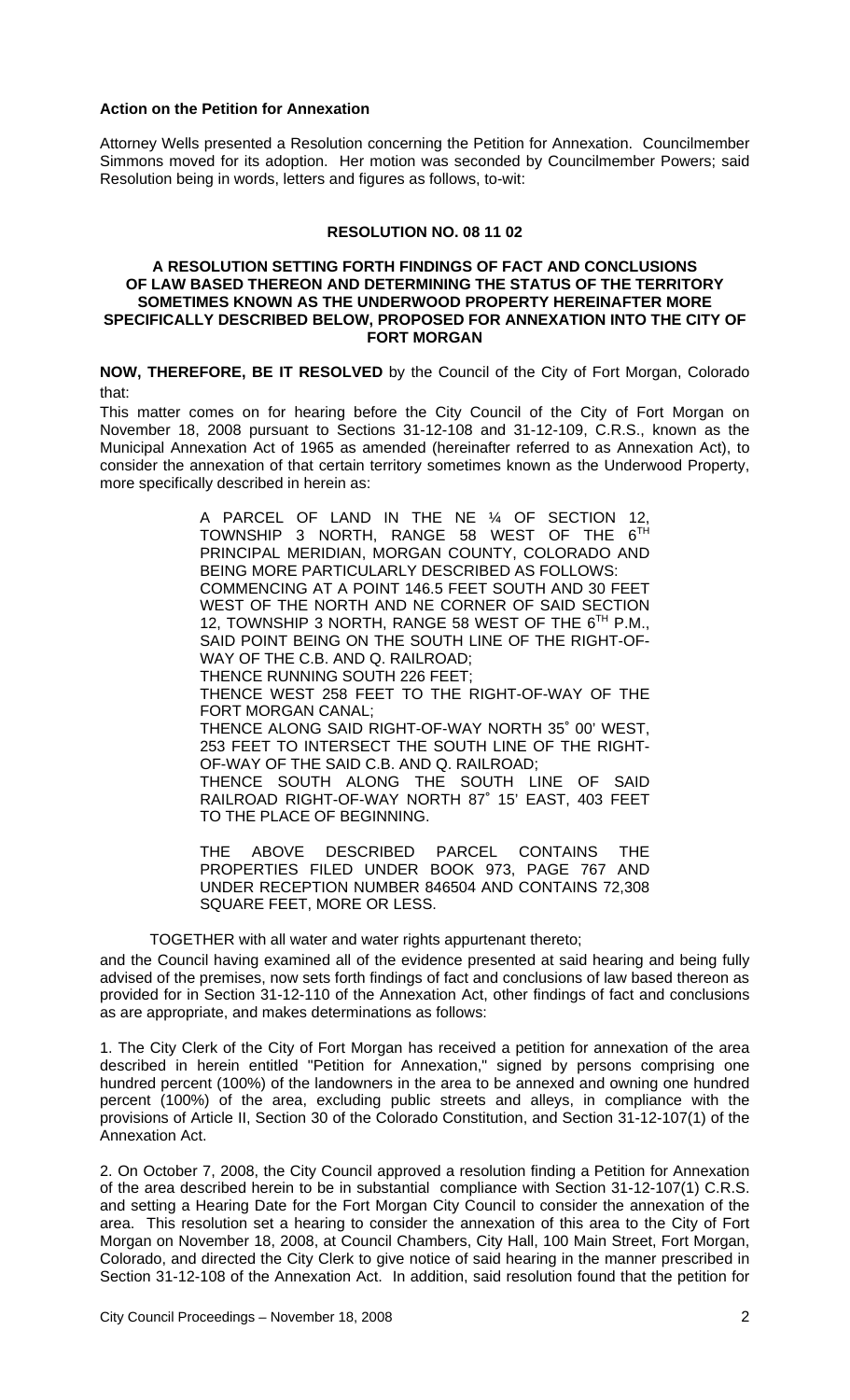annexation is in substantial compliance with Section 31-12-107(1) CR.S of the Annexation Act, and further determined that said petition is in substantial compliance with Section 30 of Article II of the Colorado Constitution, which findings are adopted herein.

3. The City Clerk, pursuant to said resolution, has caused to have published in the Fort Morgan Times a Public Notice of Public Hearing of an Annexation Petition of area herein described, along with a copy of said resolution and petition with an attached legal description of the area to be annexed, with four (4) publications as follows: October 17, 2008; October 24, 2008; October 31, 2008; and November 7, 2008. The Fort Morgan Times is a daily newspaper in general circulation throughout the City of Fort Morgan, throughout the area to be annexed, and throughout Morgan County, Colorado.

4. Said resolution and notice pertaining thereto as set forth in Paragraph 3 of this resolution comply with the requirements of Section 31-12-107(1)(g) and Section 31-12-108 of the Annexation Act.

5. Copies of the published notice and resolution have been mailed to the Board of County Commissioners Morgan County, the Morgan County Attorney, the School District, the Morgan Soil Conservation District, the Morgan County Land Use Department, the Fort Morgan Rural Fire Protection District, and the Fort Morgan Pest Control located within the territory described herein as required by Section 31-12-108 of the Annexation Act.

6. The annexation impact report is not required, as the property to be annexed is comprised of less than 10 acres.

7. The area described herein is unincorporated.

8. The area described herein is the same as the area described in the annexation plat.

9. No annexation of all or any part of said area has been commenced by any other municipality.

10. This annexation will not result in the detachment of an area from any school district and attachment of the same area to another school district.

11. This annexation will not result in the change of any county boundaries.

12. At least one-sixth (1/6th) of the boundary of the perimeter of the area proposed to be annexed is contiguous with the boundary of the City of Fort Morgan.

13. No land held in identical ownership within the area proposed to be annexed, whether consisting of one tract or parcel of real estate or two or more contiguous tracts or parcels of real estate, has been divided into separate parts or parcels by the boundaries of such annexation without the written consent of the landowner except as such tracts or parcels are separated by a dedicated street, road or other public way.

14. No land held in identical ownership within the area proposed to be annexed, whether consisting of one tract or parcel of real estate or two or more contiguous tracts or parcels of real estate, comprising twenty (20) acres or more (which, together with the buildings and improvements situated thereon, has a valuation for assessment in excess of \$200,000 for ad valorem tax purposes for the next year preceding the annexation), has been included within the boundary of the area proposed to be annexed without the written consent of the landowners.

15. This annexation will not extend boundaries of the city limits of the City of Fort Morgan more than three miles in any direction from the municipal boundary.

16. In establishing the boundaries of the area proposed to be annexed, if a portion of a platted street or alley is annexed, the entire width of said street or alley is included within the area proposed to be annexed.

17. The applicable parts of Section 31-12-105 of the Annexation Act have been met.

18. The provisions of Section 31-12-104(b) requiring a finding that "[t]hat a community of interest exists between the area proposed to be annexed and the annexing municipality; that said area is urban or will be urbanized in the near future; and that said area is integrated with or is capable of being integrated with the annexing municipality..." are met by virtue of a finding of at least one-sixth (1/6th) boundary contiguity with the City of Fort Morgan as provided for in said section.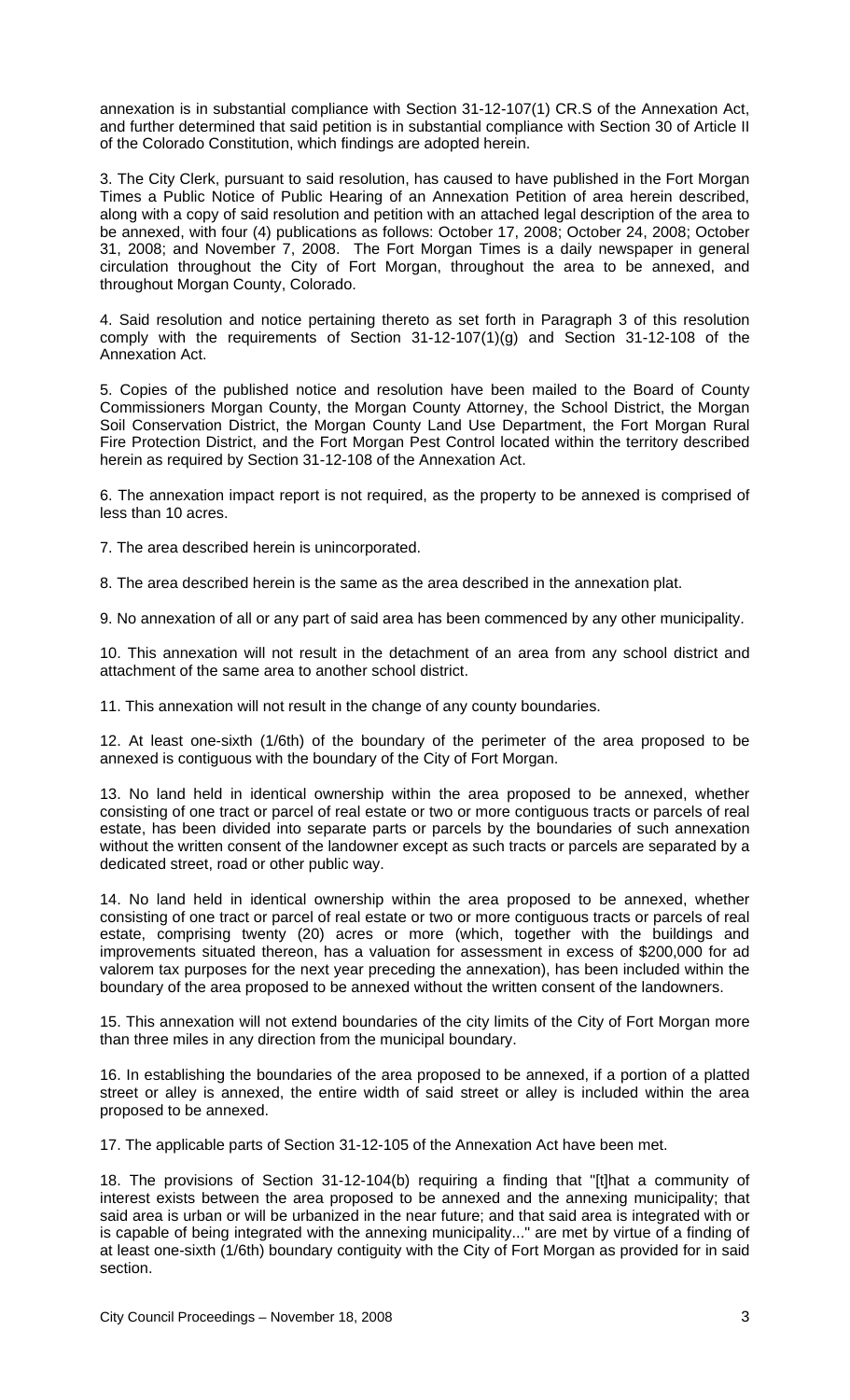19. No petition for election has been received nor is an election otherwise required under the provisions of Section 31-12-107(2) of the Annexation Act.

20. The annexation of Underwood and City Properties as legally described herein meet the requirements of and fully complies with Part 1 of Article 12 of Title 31 C.R.S., the Municipal Annexation Act of 1965 as amended, and Section 30 of Article II of the Colorado Constitution.

21. The City Council finds and concludes that said territory is eligible for annexation to the City of Fort Morgan.

**INTRODUCED, PASSED, APPROVED AND ADOPTED** this 18<sup>th</sup> day of November, 2008, the vote upon roll call being as follows:

Ayes: Mayor Darnell; Councilmembers Deal, McAlister, Powers, Schafer and Simmons

Nays: None

Absent: Councilmember Shaver

THE CITY COUNCIL OF THE CITY OF [SEAL] FORT MORGAN, COLORADO

> BY: /s/ Jack L. Darnell Mayor

ATTEST:

/s/ Andrea Strand City Clerk

| STATE OF COLORADO       |     |                    |
|-------------------------|-----|--------------------|
| <b>COUNTY OF MORGAN</b> | SS. | <b>CERTIFICATE</b> |
| CITY OF FORT MORGAN     |     |                    |

I, ANDREA STRAND, City Clerk for the City of Fort Morgan, Colorado, do hereby certify and attest that the foregoing **Resolution** is a true, perfect and complete copy of the **Resolution** adopted by the Council of Fort Morgan, Colorado, and is identical to the original thereof appearing in the official records of the City of Fort Morgan, Colorado, and that the same has not been, since its adoption, in any respect, rescinded or amended.

IN TESTIMONY WHEREOF, I have hereunto set my hand and have affixed the seal of the City of Fort Morgan this 18<sup>th</sup> day of November, 2008.

/s/ Andrea Strand, City Clerk

### **First Reading of an Ordinance entitled, "An Ordinance Annexing to the City of Fort Morgan, Colorado, that Area known as the Underwood Annexation as Described Herein."**

Attorney Wells presented for Council consideration on first reading, said Ordinance being in words, letters and figures as follows, to wit:

# **ORDINANCE NO. \_\_\_\_\_**

# **AN ORDINANCE ANNEXING TO THE CITY OF FORT MORGAN, COLORADO, THAT AREA KNOWN AS THE UNDERWOOD ANNEXATION AS DESCRIBED HEREIN.**

**WHEREAS**, the City Council of the City of Fort Morgan on October 7, 2008 adopted a resolution finding that the Underwood petition for annexation was in substantial compliance with C.R.S. §31-12-107, and set a hearing date of November 18, 2008 for the Fort Morgan City Council to consider the annexation of the area set forth below; and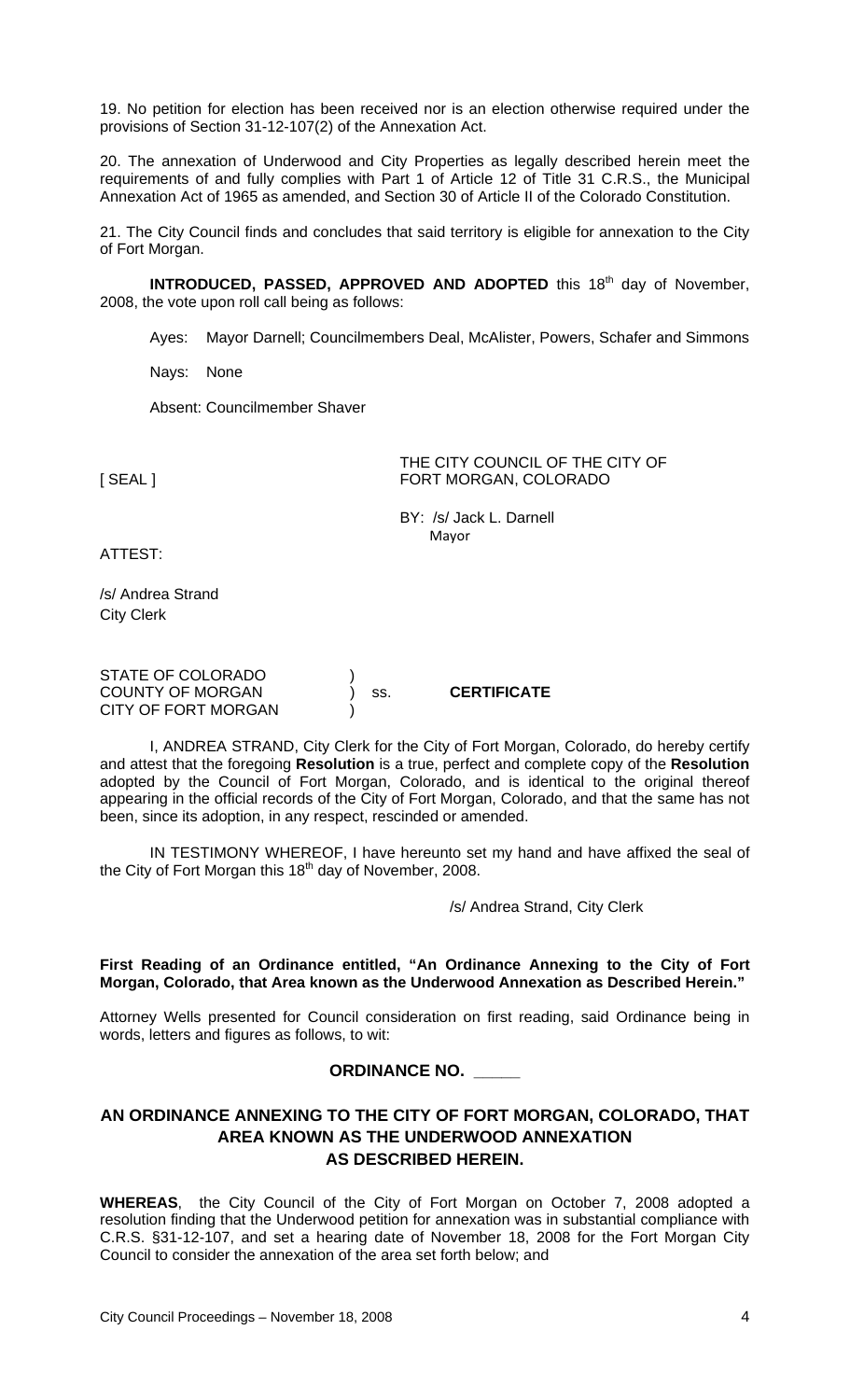**WHEREAS**, pursuant to the notice required under C.R.S. §31-12-108, the Municipal Annexation Act of 1965 as amended, hereinafter referred to as the Annexation Act, the City Council of Fort Morgan held on November 18, 2008 a hearing pertaining to said annexation; and

**WHEREAS**, owners of one hundred percent (100%) of the area have petitioned for such annexation; and

**WHEREAS**, the City Council of the City of Fort Morgan has by resolution made findings of fact and conclusions of law based thereon and determinations pertaining to said annexation, and has determined said area should be annexed forthwith as part of the City of Fort Morgan.

#### **NOW, THEREFORE, BE IT ORDAINED BY THE COUNCIL OF THE CITY OF FORT MORGAN, COLORADO:**

**SECTION 1.** The following described territory is hereby annexed to and made a part of the City of Fort Morgan, Colorado:

> A PARCEL OF LAND IN THE NE ¼ OF SECTION 12, TOWNSHIP 3 NORTH, RANGE 58 WEST OF THE 6TH PRINCIPAL MERIDIAN, MORGAN COUNTY, COLORADO AND BEING MORE PARTICULARLY DESCRIBED AS FOLLOWS:

> COMMENCING AT A POINT 146.5 FEET SOUTH AND 30 FEET WEST OF THE NORTH AND NE CORNER OF SAID SECTION 12, TOWNSHIP 3 NORTH, RANGE 58 WEST OF THE 6<sup>TH</sup> P.M., SAID POINT BEING ON THE SOUTH LINE OF THE RIGHT-OF-WAY OF THE C.B. AND Q. RAILROAD;

THENCE RUNNING SOUTH 226 FEET;

THENCE WEST 258 FEET TO THE RIGHT-OF-WAY OF THE FORT MORGAN CANAL; THENCE ALONG SAID RIGHT-OF-WAY NORTH 35˚ 00' WEST, 253 FEET TO INTERSECT THE SOUTH LINE OF THE RIGHT-OF-WAY OF THE SAID C.B. AND Q. RAILROAD;

THENCE SOUTH ALONG THE SOUTH LINE OF SAID RAILROAD RIGHT-OF-WAY NORTH 87˚ 15' EAST, 403 FEET TO THE PLACE OF BEGINNING.

THE ABOVE DESCRIBED PARCEL CONTAINS THE PROPERTIES FILED UNDER BOOK 973, PAGE 767 AND UNDER RECEPTION NUMBER 846504 AND CONTAINS 72,308 SQUARE FEET, MORE OR LESS.

TOGETHER with all water and water rights appurtenant thereto;

**SECTION 2.** When this annexation is complete, said area shall become a part of the City of Fort Morgan for all intents and purposes on the effective date of this ordinance, with the exception of general taxation, in which respect said annexation shall not be effective until on or after January 1 next ensuing.

**SECTION 3.** The City Clerk shall be, and she is hereby authorized and directed to file an original copy of this **Ordinance** and one copy of the **Map of Annexation** in the office of the City Clerk of the City of Fort Morgan, Colorado, and two certified copies of said **Ordinance** and **Map of Annexation** in the office of the Clerk and Recorder of Morgan County, Colorado.

**SECTION 4.** The ordinance shall be in full force and effect from and after its passage and publication as provided by the City Charter.

READ, PASSED ON FIRST READING AND ORDERED PUBLISHED the 18<sup>th</sup> day of November, 2008.

> THE CITY COUNCIL OF THE CITY OF FORT MORGAN, COLORADO

[SEAL]

BY: /s/ Jack L. Darnell Mayor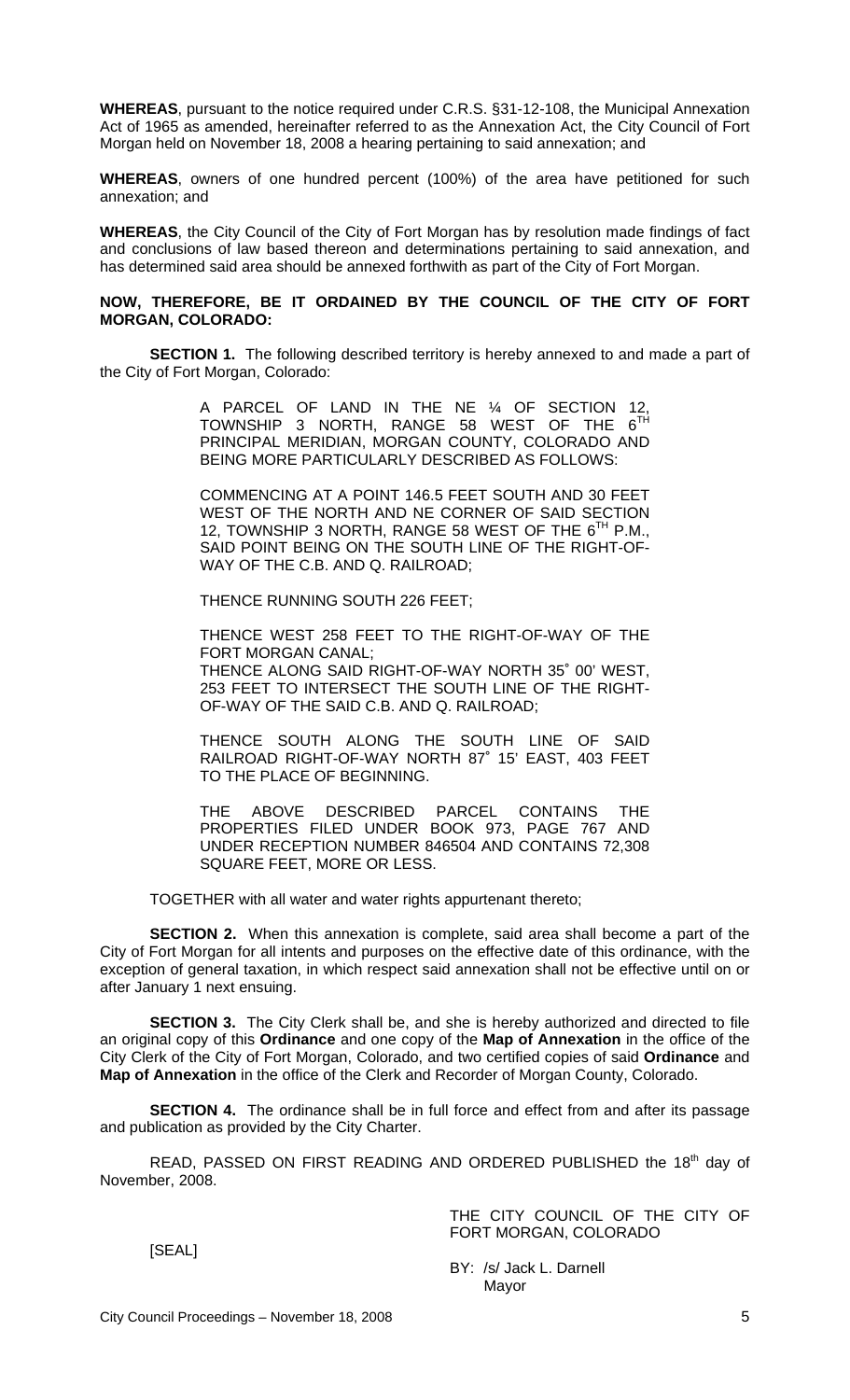ATTEST:

/s/ Andrea Strand City Clerk

Councilmember Simmons offered the following Resolution and moved for its adoption. Her motion was seconded by Councilmember Powers, said Resolution being in words, letters and figures as follows, to-wit:

#### RESOLUTION

BE IT RESOLVED BY THE COUNCIL OF THE CITY OF FORT MORGAN, COLORADO that the foregoing Ordinance entitled above; and the same is hereby ordered published in the City of Fort Morgan, Colorado, not less than ten days before further consideration; and that said Ordinance again be presented to this Council at the expiration of said period of publication for final action thereof.

PASSED, APPROVED AND ADOPTED, this 18<sup>th</sup> day of November, 2008, the vote upon roll call being as follows:

Ayes: Mayor Darnell; Councilmembers Deal, McAlister, Powers, Schafer and Simmons

Nays: None

Absent: Councilmember Shaver

**First Reading of an Ordinance entitled, "An Ordinance Establishing a Zoning District in and Upon Lands Annexed to the City of Fort Morgan, Colorado, and for said Purpose Revising and Supplementing the Zoning District Map of said City.** 

Attorney Wells presented for Council consideration on first reading; said Ordinance being in words, letters and figures as follows, to wit:

**ORDINANCE NO. \_\_\_\_\_**

# **AN ORDINANCE ESTABLISHING A ZONING DISTRICT IN AND UPON LANDS ANNEXED TO THE CITY OF FORT MORGAN, COLORADO, AND FOR SAID PURPOSE REVISING AND SUPPLEMENTING THE ZONING DISTRICT MAP OF SAID CITY**

**BE IT ORDAINED BY THE COUNCIL OF THE CITY OF FORT MORGAN, COLORADO:** 

**WHEREAS,** a petition for annexation of certain property described in Exhibit A, attached hereto and made a part hereof, and known as the Underwood Annexation, was filed with the City Council of the City of Fort Morgan; and,

**WHEREAS,** said property was annexed to the City by Ordinance; and,

**WHEREAS,** the City Council must provide for the zoning of said property; and,

**WHEREAS,** the City Council provided notice of the public hearing on said zoning by publication as provided by law; and,

**WHEREAS,** no protests were received by the City pursuant to C.R.S. §31-23-305; and,

**WHEREAS,** the landowners of said property have requested the same to be zoned R-2: **Residential District**; and,

**WHEREAS,** a R-2 zoning classification for residential uses is consistent with the City's plan for the area; and,

**NOW, THEREFORE, BE IT ORDAINED BY THE COUNCIL OF THE CITY OF FORT MORGAN, COLORADO:** 

City Council Proceedings – November 18, 2008 **6**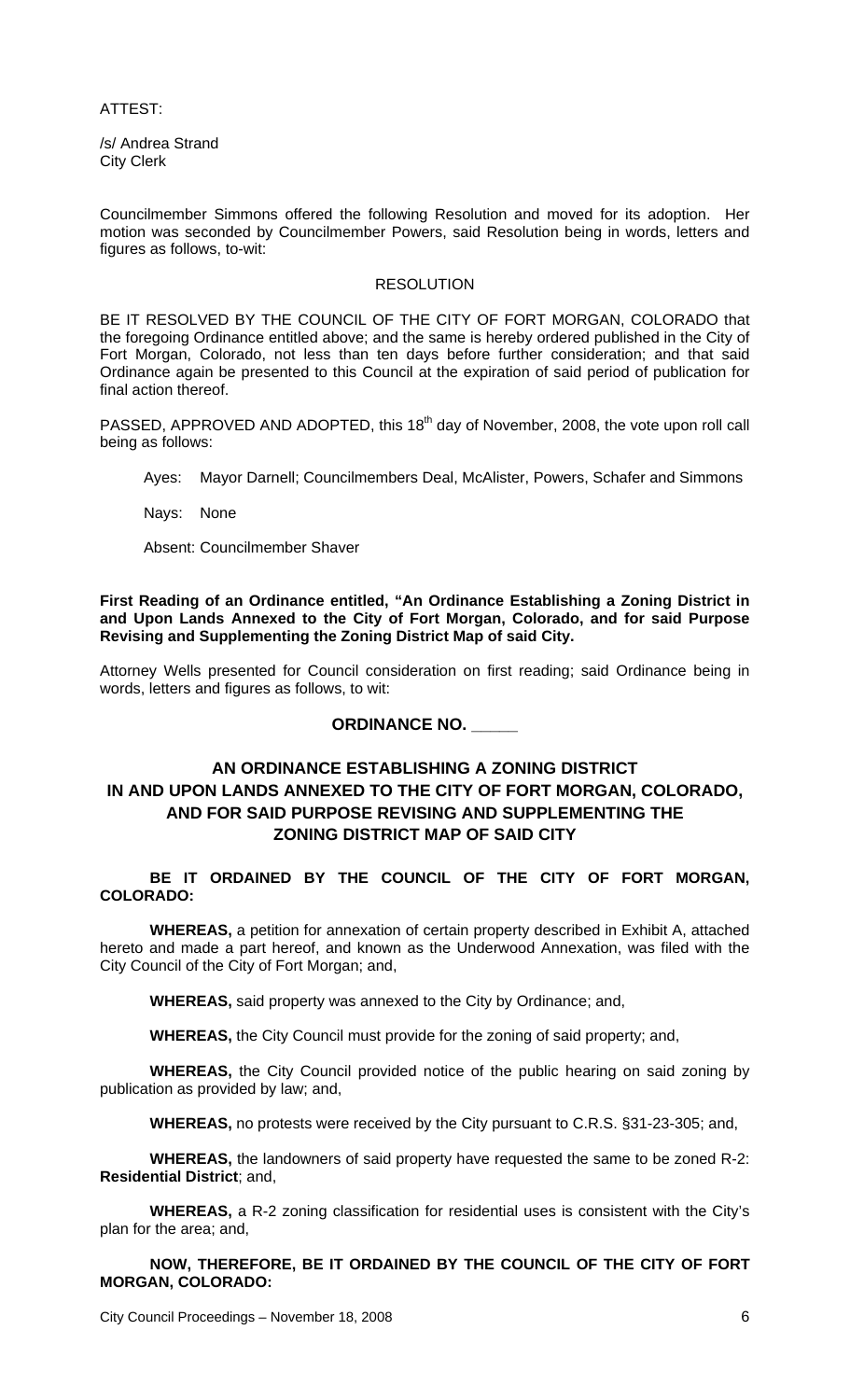**SECTION 1.** That certain property known as the Underwood Annexation, the legal description of which is set forth in Exhibit A attached hereto and incorporated herein by this reference, is hereby zoned R-2: Residential District as permitted and that the Zoning District Map of the City of Fort Morgan, Colorado, be amended accordingly.

READ, PASSED ON FIRST READING AND ORDERED PUBLISHED the 18<sup>th</sup> day of November, 2008.

> THE CITY COUNCIL OF THE CITY OF FORT MORGAN, COLORADO

[ SEAL ]

BY: /s/ Jack L. Darnell Mayor

ATTEST:

/s/ Andrea Strand City Clerk

Councilmember Powers offered the following Resolution and moved for its adoption. His motion was seconded by Councilmember Simmons; said Resolution being in words, letters and figures as follows, to-wit:

## RESOLUTION

BE IT RESOLVED BY THE COUNCIL OF THE CITY OF FORT MORGAN, COLORADO that the foregoing Ordinance entitled above; and the same is hereby ordered published in the City of Fort Morgan, Colorado, not less than ten days before further consideration; and that said Ordinance again be presented to this Council at the expiration of said period of publication for final action thereof.

PASSED, APPROVED AND ADOPTED, this 18<sup>th</sup> day of November, 2008, the vote upon roll call being as follows:

Ayes: Mayor Darnell; Councilmembers Deal, McAlister, Powers, Schafer and Simmons

Nays: None

Absent: Councilmember Shaver

#### **PUBLIC HEARING – ZONING BOARD OF APPEALS (COUNCIL ACTING AS)**

Mayor Darnell provided opening comments at 7:20 p.m. He stated, "Let the record show that the Public Hearing before the City Council acting as the Zoning Board of Appeals for the purpose of hearing written and oral comments from the public concerning the Variance Application by Robert Pike, 720 Lake Street in Fort Morgan, Colorado, to allow a Dimentional Variance for a new accessory building, is convened this 18th day of November, 2008, during the hour of 7:00 p.m."

"Any interested party may make a statement or comment, or ask questions before City Council considers and rules on the Variance Application. I would request that any person making such statements or comments identify yourself by signing in and then stating your name and address. Each person's comments are limited to three minutes. If there is anyone present who wishes to comment regarding the application on the public record, you may come forward now."

## **Legal Notice**

Clerk Strand stated that the legal requirements of the Zoning and Land Use Code were met with the Notice of the Public Hearing being published in *The Fort Morgan Times* on October 22, 2008, and mailed to owners of property within 300 feet of 720 Lake Street on October 22, 2008. The Revised Notice of Public Hearing was published in *The Fort Morgan Times* on October 31, 2008, and mailed to the owners of property within 300 feet of 720 Lake Street on October 28, 2008.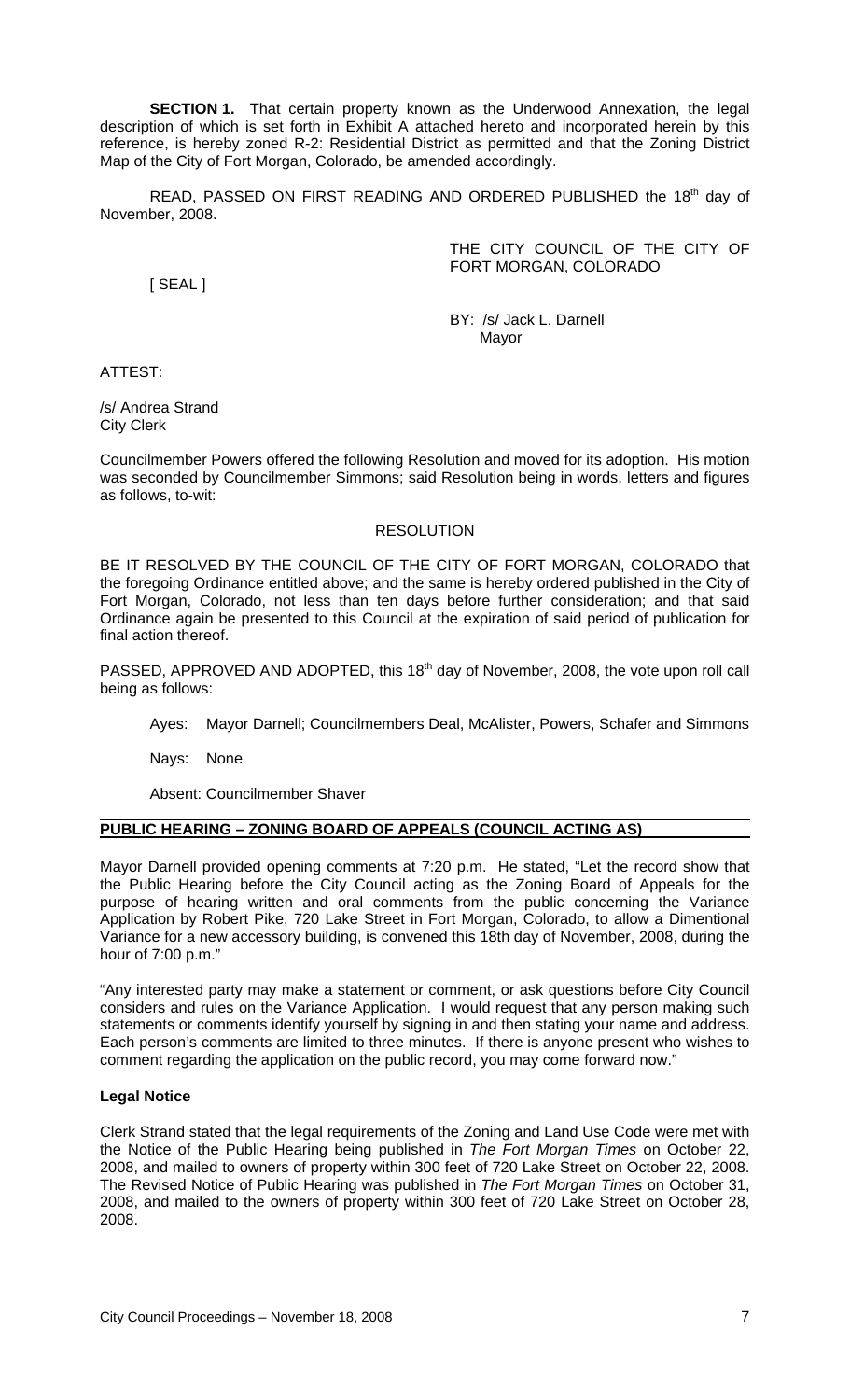### **Presentation of the Application**

City Manager Merrill presented the application. He informed Council that the Building Inspector and he had met with the owner of the property (on site) and have completed a walk through inspection of the property. The applicant is requesting a 2 foot variance on the North side of the building, a 3'4" alley variance and a 3 foot variance on the west side.

#### **Comments by the Applicant**

The applicant, Robert Pike, was presented a offered to answer any questions.

#### **Comments from the Public, Written/Oral**

Clerk Strand stated none had been received by her office and no one was present.

#### **Comments by the Council**

Councilmember Powers asked what the approved setbacks were,

### **Councilmember Powers offered a motion to close the public hearing. His motion was seconded by McAlister and duly carried.**

#### **Action on the Application**

Attorney Wells stated that the recommendation from staff was to approve the Variance Application submitted by Robert Pike.

**Councilmember Powers offered a motion to approve the variance application by Robert Pike, 720 Lake Street, to allow a Dimentional Variance for a new accessory building. His motion was Seconded by Councilmember McAlister and duly carried.** 

 **2009 BUDGET – FIRST READING OF AN ORDINANCE ENTITLED "AN ORDINANCE LEVYING A TAX UPON THE TAXABLE PROPERTY IN THE CITY OF FORT MORGAN, COLORADO, AND APPROPRIATING MONIES TO THE SEVERAL FUNDS OF SAID CITY," AND REQUEST TO PUBLISH IN FULL** 

Treasurer Jones introduced for Council consideration on first reading an Ordinance outlining the 2009 Budget; said Ordinance being in words, letters and figures as follows, to wit:

#### **ORDINANCE NO.**

### **AN ORDINANCE LEVYING A TAX UPON THE TAXABLE PROPERTY IN THE CITY OF FORT MORGAN, COLORADO, AND APPROPRIATING MONIES TO THE SEVERAL FUNDS OF SAID CITY.**

UPON AND PURSUANT to the estimate of the probable revenue and expenses submitted by the City Council of the City of Fort Morgan, Colorado, and upon a budget made by said Council, and for the purpose of raising funds to defray all expenses of conducting the business of the government of the City and payment of all liabilities of the City falling due or accruing during the fiscal year ending December 31, 2009.

### **BE IT ORDAINED BY THE COUNCIL OF FORT MORGAN:**

Section 1. There is hereby levied and assessed a tax of Thirteen and Two Hundred Fifty-Four Thousandths (13.254) mills upon each dollar of assessed valuation of all property within the City of Fort Morgan, Colorado.

Section 2. Of the monies arising from electric, water, gas, sewer, and sanitation charges, taxes, fines, licenses and all other sources of monies of the City of Fort Morgan, the appropriation to the several funds of said City for the purposes of operations, debt service and capital outlays is appropriated as follows:

> Fund Appropriations General Fund After School Program  $$ 40,000$ Capital Improvement Fund \$ 4,471,033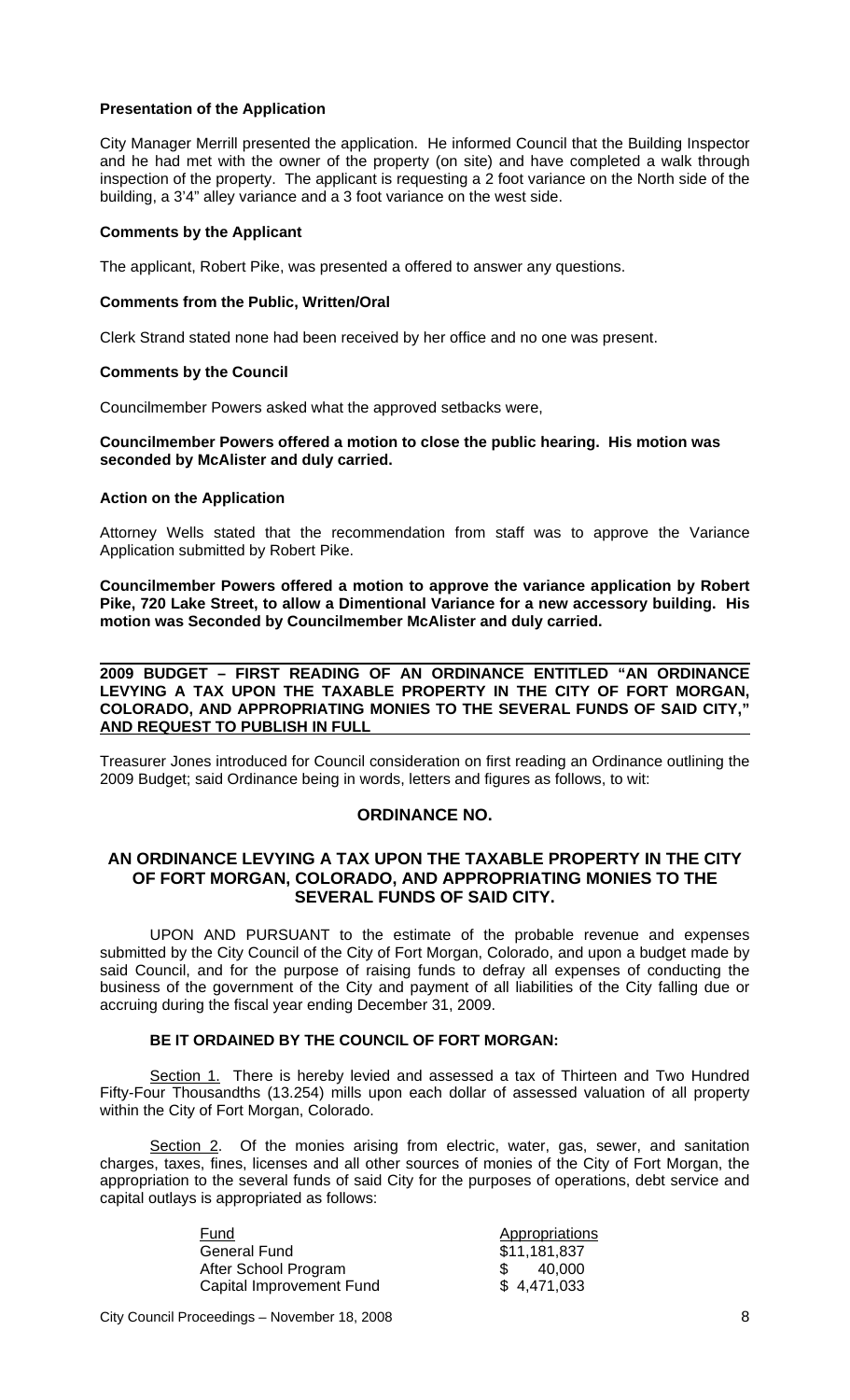| Golf Fund                      | \$<br>950,779 |
|--------------------------------|---------------|
| <b>Conservation Trust</b>      | 102,000<br>S  |
| <b>Electric Fund</b>           | \$20,004,266  |
| Water Fund                     | \$6,397,507   |
| Gas Fund                       | \$7,825,303   |
| Sewer Fund                     | \$2,205,439   |
| <b>Sanitation Fund</b>         | \$1,025,248   |
| <b>Fiber Network Fund</b>      | 12,000<br>\$  |
| <b>Perpetual Care Fund</b>     | 15,200<br>S   |
| Self Insurance/Risk Management | \$2,546,725   |
| <b>Riverview GID</b>           | 200,000       |
| Total                          |               |
|                                |               |

INTRODUCED, READ ON FIRST READING AND ORDERED PUBLISHED this 18<sup>th</sup> day of November, 2008.

> THE CITY COUNCIL OF THE CITY OF FORT MORGAN, COLORADO

[ SEAL]

 By: /s/ Jack L. Darnell Mayor (1999) and the state of the Mayor (1999) and the Mayor

ATTEST:

/s/ Andrea Strand City Clerk

Councilmember Simmons offered the following Resolution and moved for its adoption. Her motion was seconded by Councilmember McAlister; said Resolution being in words, letters and figures as follows, to-wit:

## RESOLUTION

BE IT RESOLVED BY THE COUNCIL OF THE CITY OF FORT MORGAN, COLORADO that the foregoing Ordinance entitled above; and the same is hereby ordered published in the City of Fort Morgan, Colorado, not less than ten days before further consideration; and that said Ordinance again be presented to this Council at the expiration of said period of publication for final action thereof.

PASSED, APPROVED AND ADOPTED, this 18<sup>th</sup> day of November, 2008, the vote upon roll call being as follows:

Ayes: Mayor Darnell; Councilmembers Deal, McAlister, Schafer and Simmons

Nays: Councilmember Powers

Absent: Councilmember Shaver

# **UPDATE ON A CONTRACT FOR LOW ENERGY ASSISTANCE PROGRAM (LEAP)**

Manager Merrill informed Council that a meeting was held with staff members from the City and Morgan County Human Services, along with two City Councilmembers, to discuss the details if the City were to become a vendor for the Low Energy Assistance Program. He stated that the group will meet one more time before presenting options to Council. He also stated that staff is pursuing a card reader to process payments. Attorney Wells is reviewing the contract to see if the City can share information with Human Services, and is also contacting Colorado Springs who has been serving as a vendor for many years. It is possible we may have to change our tariff to allow this type of service.

### **COUNCIL ACTING AS THE BOARD OF DIRECTORS FOR THE RIVERVIEW COMMONS GENERAL IMPROVEMENT DISTRICT**

President Darnell called the meeting to order at 7:33 p.m.

Secretary Andrea Strand called roll.

City Council Proceedings – November 18, 2008 9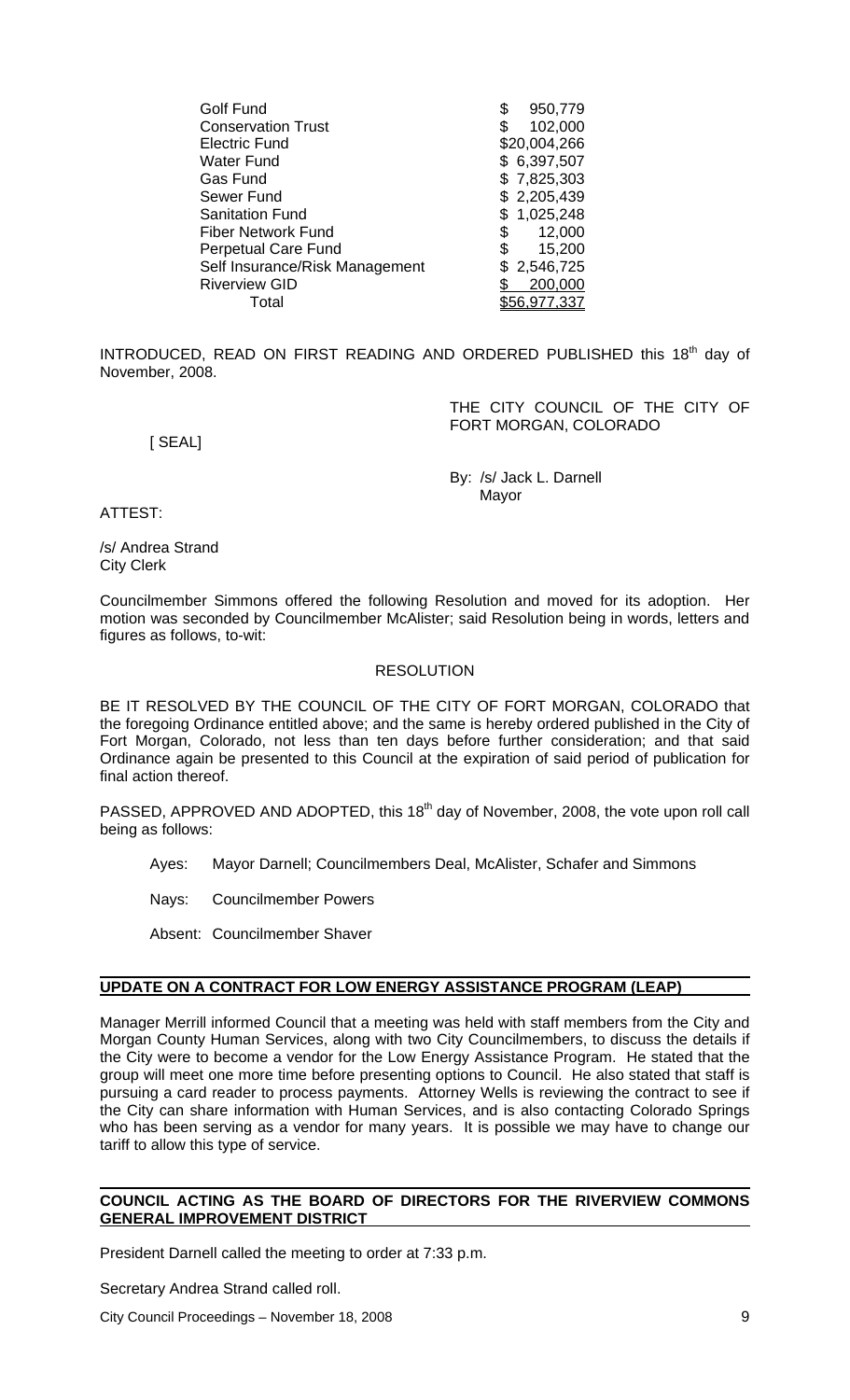Present: President Jack L. Darnell Director Sharol Lyn Deal Director Terry McAlister Director James A. Powers Director Terri P. Schafer Director Alberta M. Simmons

Excused Absence: Director Ron Shaver

Attorney Wells introduced the Resolution setting a Public Hearing for December 2, 2008; said Resolution being in words, letters and figures as follows, to-wit:

### **RESOLUTION NO. 08 11 03**

SETTING A PUBLIC HEARING ON THE PROPOSED APPORTIONMENT OF COSTS ON THE REAL PROPERTY WITHIN RIVERVIEW COMMONS SPECIAL IMPROVEMENT DISTRICT NO. 1 (PHASE 2) IN THE RIVERVIEW COMMONS GENERAL IMPROVEMENT DISTRICT, FORT MORGAN, COLORADO

WHEREAS, the total cost of acquiring and/or constructing and installing certain public improvements, together with necessary incidentals, within Riverview Commons Special Improvement District No. 1 (Phase 2) (the "SID"), in the General Improvement District, Fort Morgan, Colorado (the "GID") has been definitely ascertained as of October 28, 2008; and

WHEREAS, the GID's Board of Directors (the "Board") has determined to assess the cost of such public improvements and incidentals against the property included within the SID and specially benefited by said improvements; and

WHEREAS, a statement showing the whole cost of the improvements and incidentals and the proposed apportionment on the real property benefited thereby has been prepared and filed in the offices of the GID or its designee; and

WHEREAS, the GID or its designee will cause to be published in a newspaper of general circulation in the GID a notice to persons interested generally and to the owners of the real property to be assessed specifying the whole cost of the improvements, the proposed apportionment of the assessment against the real property benefited thereby, and the date, place, and time set by the Board for hearing written remonstrances to the proposed apportionment;

NOW, THEREFORE, BE IT RESOLVED BY RIVERVIEW COMMONS GENERAL IMPROVEMENT DISTRICT, FORT MORGAN, COLORADO:

1. The GID or its designee is hereby authorized to give notice that the whole cost of the improvements and incidentals has been ascertained and that a hearing will be held on written remonstrances to the appointment of such cost on the real property within the GID, by publication in one issue of The Fort Morgan Times, a newspaper of general circulation in the GID, such publication being made at least fifteen (15) days prior to the date of the hearing. In addition, the same notice will be mailed by first-class mail to each property owner to be assessed for the cost of the public improvements within the GID. Such mailed notice will be made on or about the date of the publication of the notice of hearing. Any action heretofore taken in connection with such notice is hereby ratified.

The notice shall be in substantially the following form:

#### NOTICE OF HEARING

## RIVERVIEW COMMONS GENERAL IMPROVEMENT DISTRICT, FORT MORGAN, COLORADO

PUBLIC NOTICE OF THE WHOLE COST OF THE PUBLIC IMPROVEMENTS MADE IN RIVERVIEW COMMONS SPECIAL IMPROVEMENT DISTRICT NO. 1 (PHASE 2), IN THE RIVERVIEW COMMONS GENERAL IMPROVEMENT DISTRICT,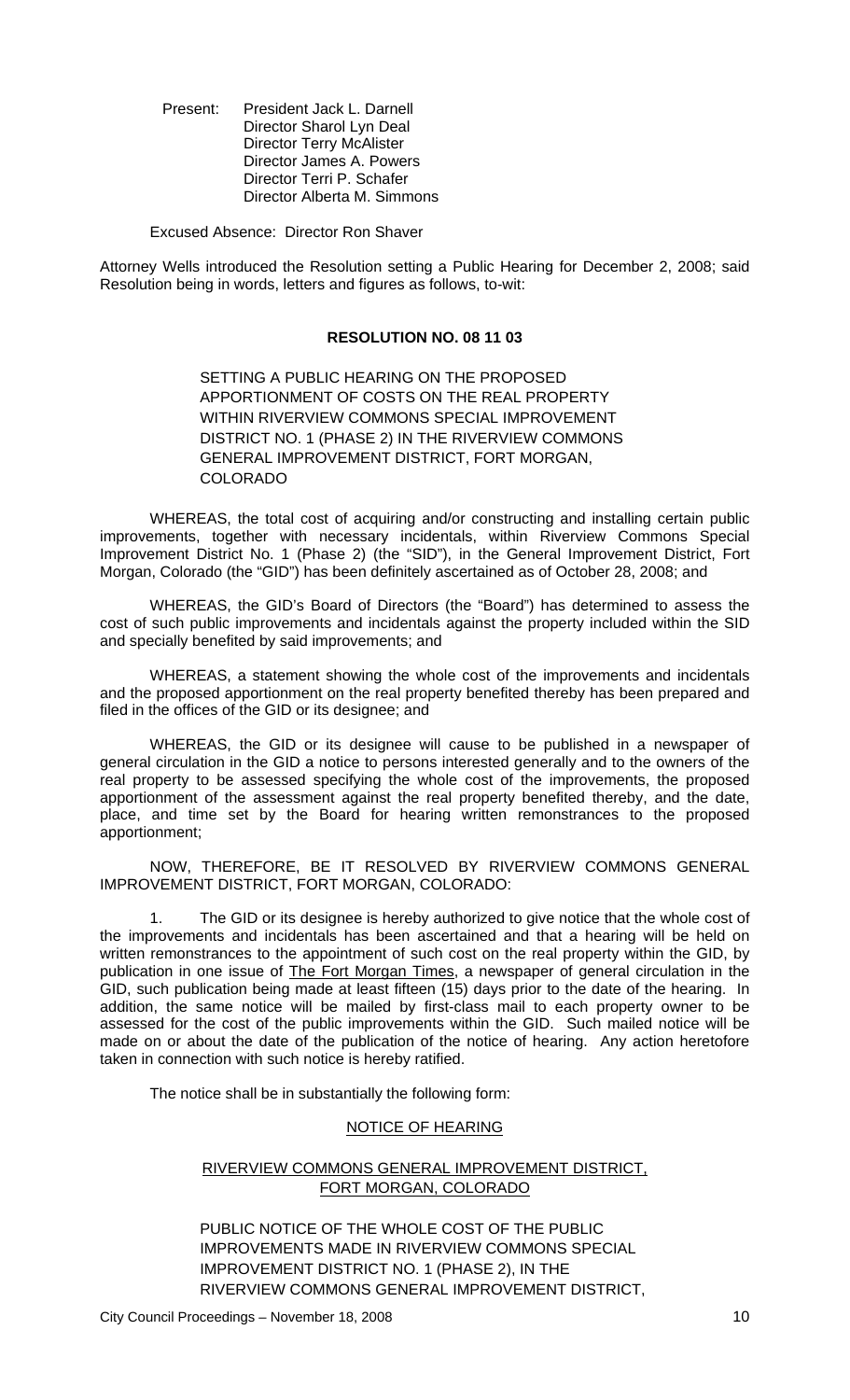### FORT MORGAN, COLORADO, AND OF A HEARING ON WRITTEN REMONSTRANCES TO THE PROPOSED APPORTIONMENT OF SUCH COST ON THE REAL PROPERTY BENEFITED BY THE IMPROVEMENTS.

TO ALL PERSONS INTERESTED GENERALLY and to the owners of property to be assessed for the cost of certain public improvements with Riverview Commons Special Improvement District No. 1 (Phase 2) (the "SID"), in the Riverview Commons General Improvement District, Fort Morgan, Colorado (the "GID"), notice is hereby given:

(a) The total cost of acquiring and/or constructing and installing improvements within the SID, including costs of collection of the assessment and of certain other incidental costs, is \$921,300;

- (b) The portion of the total cost to be paid by the GID is \$-0-;
- (c) The share apportioned to real property in the SID is as follows:

| Property                                                                                                                                                                                                                                                                                                                                                                   | <b>Assessment</b>              |
|----------------------------------------------------------------------------------------------------------------------------------------------------------------------------------------------------------------------------------------------------------------------------------------------------------------------------------------------------------------------------|--------------------------------|
| Residential Lots 1-12 in Block 1, and Lots 1-24<br>in Block 2, and Lots 1-48 in Block 3, Riverview<br>Commons, in the City of Fort Morgan, County<br>of Morgan, State of Colorado recorded<br>January 20, 2004 at Reception No. 1500086,<br>Book 10, Pages 114, 115 and 116.                                                                                               | \$4,479.00 per residential lot |
| Residential Lots 1-20 in Block 4 and Lots 1-40<br>in Block 5, Riverview Commons Phase 2, an<br>approved re-plat of Lot A of said Riverview<br>Commons, in the City of Fort Morgan, County<br>of Morgan, State of Colorado recorded<br>January 20, 2004 at Reception No. 1500086,<br>Book 10, Pages 114, 115 and 116                                                        | \$4,479.00 per residential lot |
| 87,120 square feet of commercial property<br>being more particularly described as Lot 1 of<br>Riverview Commercial Subdivision,<br>an<br>approved re-plat of Lot B of said Riverview<br>Commons Subdivision, in the City of Fort<br>Morgan, County of Morgan, State of Colorado<br>recorded January 20, 2004 at Reception No.<br>1500086, Book 10, Pages 114, 115 and 116. | \$132,667.00                   |
| 94,525 square feet of commercial property<br>being more particularly described as Lot 2 of<br>Riverview<br>Commercial<br>Subdivision,<br>an<br>approved re-plat of Lot B of said Riverview                                                                                                                                                                                 | \$143,723.00                   |

(d) Any written remonstrances which may be made to the proposed apportionment and filed in the offices of the GID or its designee on or before the date of the hearing, will be heard and determined by the Board before the passage of a resolution assessing the cost of said improvements. The amount of the assessments to be levied for the improvements will be due and payable within thirty (30) days after the adoption of the assessment resolution. However, all such assessments must be paid, at the election of the property owner, in fifteen (15) equal annual installments of principal and interest as more particularly set forth in the assessment resolution.

(e) Written remonstrances to the proposed assessments will be heard by the Board of Directors of the Riverview Commons General Improvement District on the 2<sup>nd</sup> day of December, 2008, at 7:00 p.m., at 110 Main Street, Fort Morgan, Colorado, 80701

Commons, in the City of Fort Morgan, County of Morgan, State of Colorado Recorded January 20, 2004 at Reception No. 1500086,

Book 10, Pages 114, 115 and 116.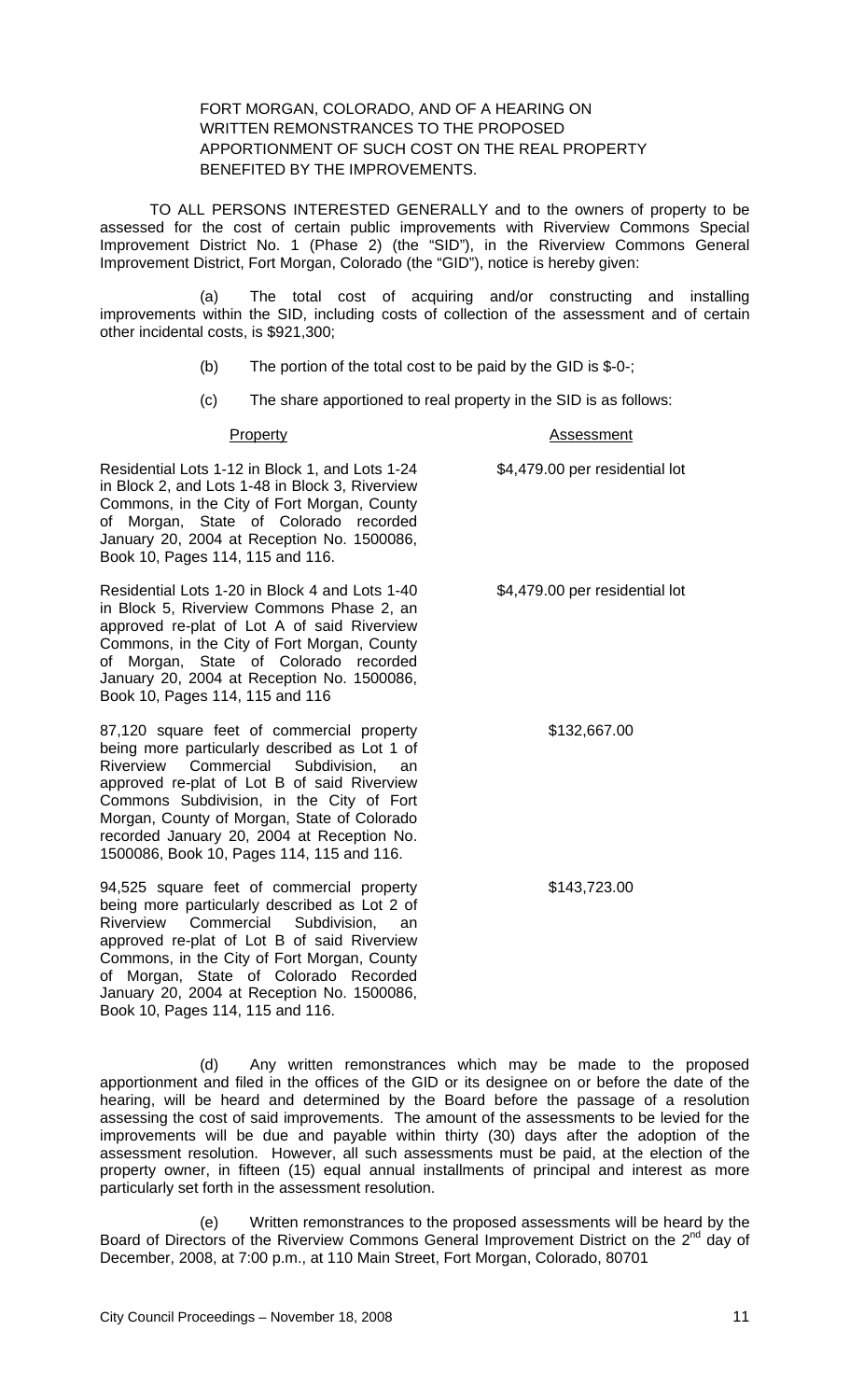WITNESS my hand and the official seal of the GID, this  $17<sup>th</sup>$  day of November, 2008.

(SEAL) /s/ Andrea J. Strand **Secretary** 

Publish in: The Fort Morgan Times

Publish on: Monday, November 17, 2008,

The Board hereby authorizes the publication and mailing of such notice as set forth herein.

2. After the hearing on the proposed apportionment, the Board may consider a resolution levying the assessments, and providing for the collection and enforcement of such assessments.

3. All orders, bylaws, rules, and resolutions of the GID, or parts thereof, inconsistent with this Resolution, are hereby repealed to the extent only of such inconsistency.

4. If any one or more sections or parts of this Resolution shall be adjudged unenforceable or invalid, such judgment shall not affect, impair, or invalidate the remaining provisions of this Resolution, it being the intention that the various provisions hereof are severable.

ADOPTED AND APPROVED this 18<sup>th</sup> day of November, 2008.

RIVERVIEW COMMONS GENERAL IMPROVEMENT DISTRICT, FORT MORGAN, COLORADO

(SEAL) /s/ Jack L. Darnell President

ATTESTED:

/s/ Andrea Strand **Secretary** 

Director Powers then moved that the foregoing Resolution, as introduced, read at this meeting, be adopted. Director Simmons seconded this motion.

The question being upon the adoption of the motion, the roll was called with the following result:

Those voting YES: President Darnell; Directors Deal, McAlister, Powers, Schafer and Simmons.

Those voting NO: None.

The presiding officer thereupon declared that not less than a majority of all the members present having voted in favor thereof, the motion was carried.

Thereupon, after consideration of the other matters to come before the Board, the meeting was adjourned.

(SEAL) /s/ Andrea Strand **Secretary**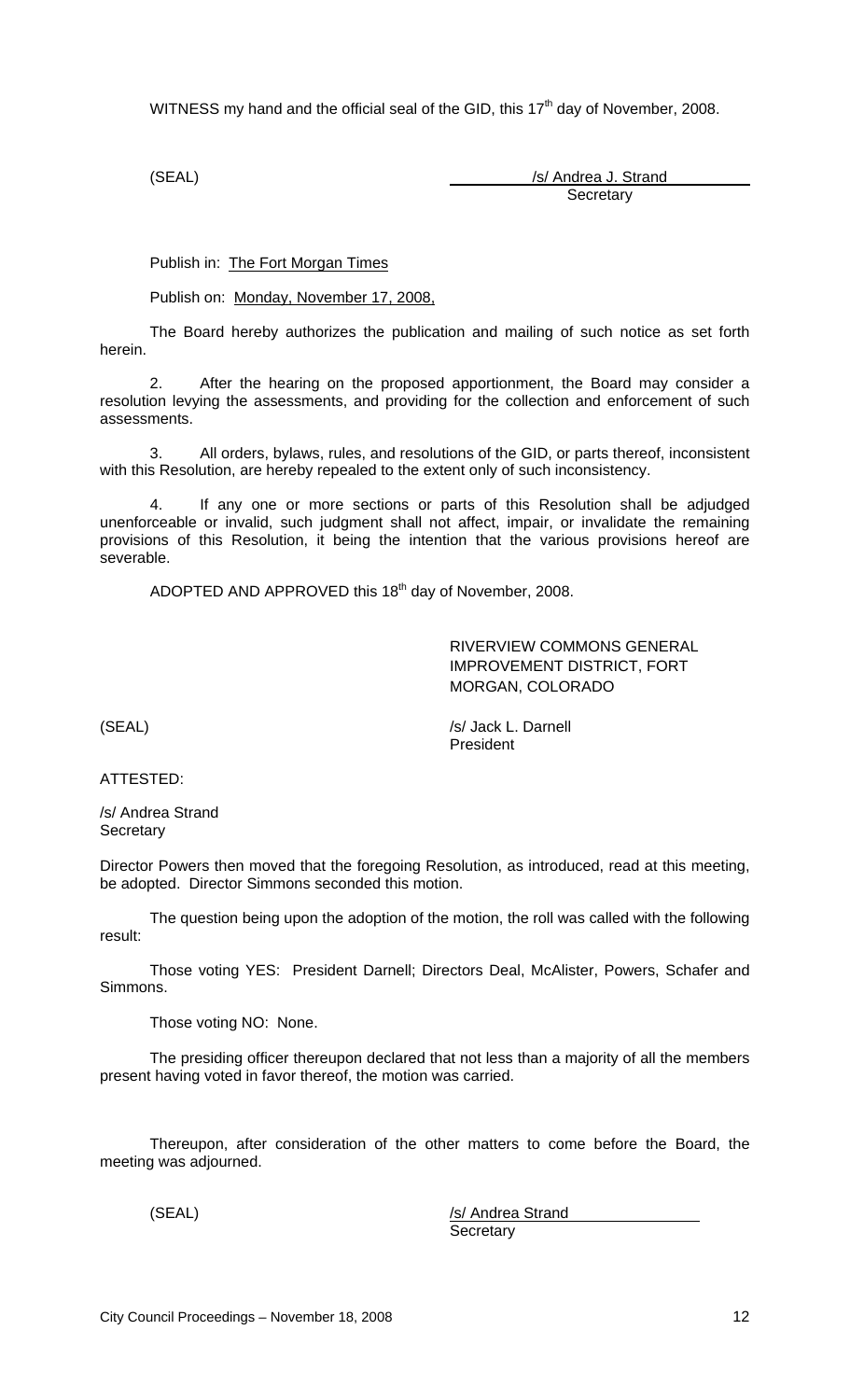#### STATE OF COLORADO (1999)  $)$ COUNTY OF MORGAN (2002)  $)$ RIVERVIEW COMMONS (1999) GENERAL IMPROVEMENT DISTRICT )

I, Andrea J. Strand, Secretary of the Riverview Commons General Improvement District, Fort Morgan, Colorado (the "GID"), do hereby certify that the foregoing pages numbered 1 to 5, inclusive, constitute a true and correct copy of the record of proceedings of the Board of Directors of the GID, taken at a regular meeting thereof, held at 110 South Main Street, in Fort Morgan, Colorado, on Tuesday, the 18<sup>th</sup> day of November, 2008, insofar as said proceeding relate to the introduction and adoption of the resolution therein set forth concerning notice of assessments to be imposed upon property within Riverview Commons Special Improvement District No. 1 (Phase 2).

IN WITNESS THEREOF, I have hereunto subscribed my name and affixed the official seal of the GID, this  $18<sup>th</sup>$  day of November, 2008.

(SEAL) /s/ Andrea Strand **Secretary** 

#### **RESOLUTION AUTHORIZING THE PRESIDENT OF THE GENERAL IMPROVEMENT DISTRICT (GID) TO MODIFY DEVELOPMENT AGREEMENTS WITH ANY DEVELOPER REGARDING THE CONSTRUCTION OF A FENCE ALONG CANAL STREET IN THE RIVERVIEW COMMONS DEVELOPMENT**

Attorney Wells presented this Resolution to the Board for consideration. He stated his office was informed by the developer, Ron Greene, that a lawsuit was filed but not yet served. The lawsuit was initiated by the Upper Platte and Beaver Canal Ditch Company and Ron Greene was named in it. The motion and proposed amended petition would grant leave to file an amended complaint that would name the City of Fort Morgan. The ditch company seeks a Declaratory Judgment to determine the construction and application of City Ordinances as to the location of a boundary fence. There is some confusion as to where the fence should be placed. Approving this Resolution would allow the President of the Riverview Commons General Improvement District to change or modify any agreement concerning the placement of a fence.

Director Simmons offered the following Resolution and moved for its adoption. Her motion was seconded by Director McAlister; said Resolution being in words, letters and figures as follows, to-wit:

## **RESOLUTION NO. 08 11 04**

#### **A RESOLUTION AUTHORIZING THE PRESIDENT OF THE GENERAL IMPROVEMENT DISTRICT (GID) TO MODIFY DEVELOPMENT AGREEMENTS WITH ANY DEVELOPER REGARDING THE CONSTRUCTION OF A FENCE ALONG CANAL STREET IN THE RIVERVIEW COMMONS DEVELOPMENT PROJECT**

**WHEREAS**, Ordinance No. 971 was previously adopted by City Council on July 1, 2003; and,

**WHEREAS,** the Ordinance enacted a change to the zoning designation regarding the Riverview Commons Development and amended the *Official Zoning District Map* of the City of Fort Morgan; and,

**WHEREAS**, Section 5 of the ordinance provided that as a requirement for the development a fence be built of wrought or masonry on the north boundary of the Upper Platte and Beaver Canal; and,

**WHEREAS**, the Upper Platte and Beaver Canal Company has filed a lawsuit against the developer of the Riverview Development Project for breach of contract, breach of warranty of title and trespass; and,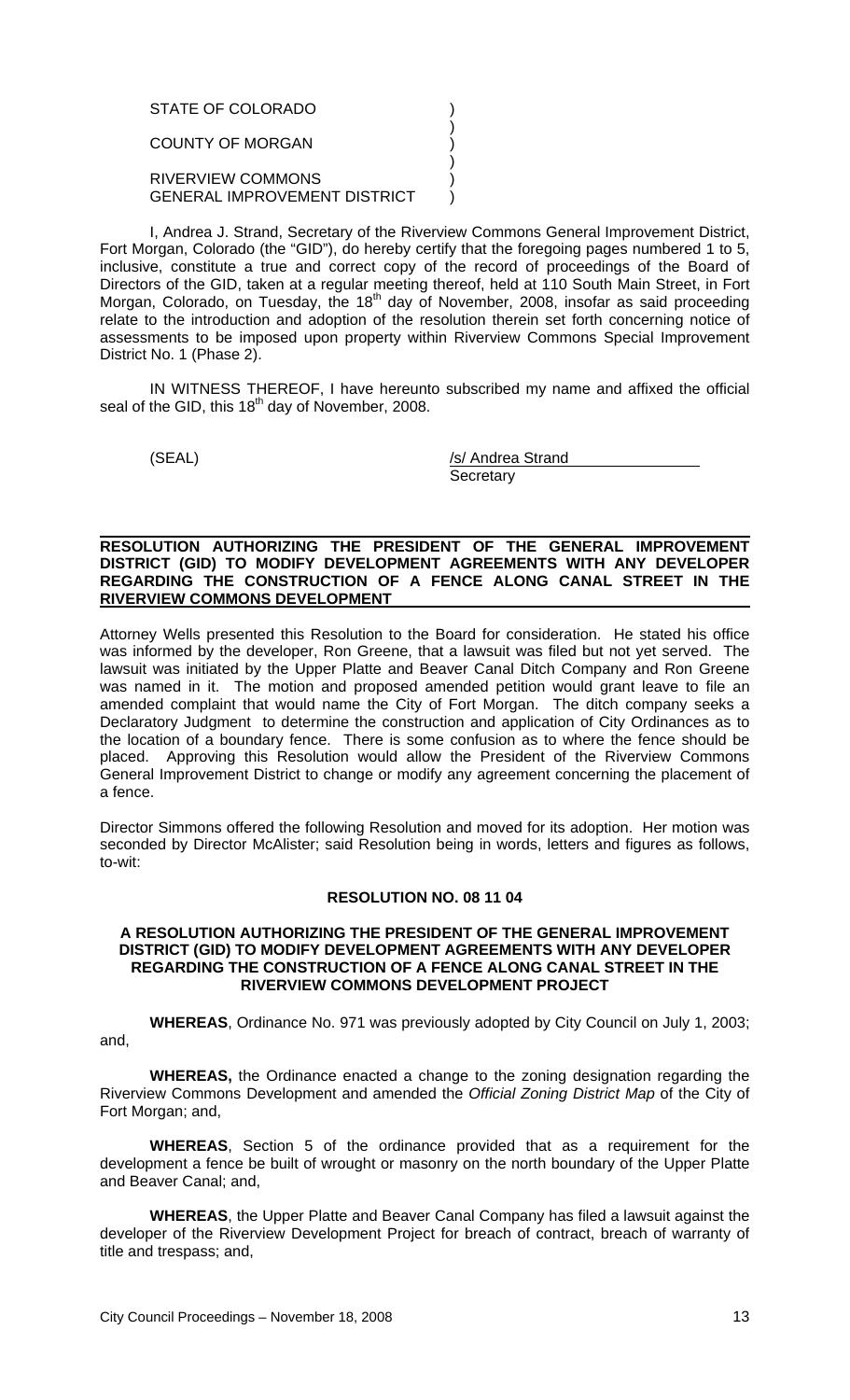**WHEREAS,** recently the Company has filed a motion to join the City of Fort Morgan and the General Improvement District (GID) as parties to this litigation and requested the Court to allow an amendment to the petition seeking a declaratory judgment; and,

**WHEREAS,** on November 10, 2008, the Court granted the Company's request adding the City and the GID; and,

**WHEREAS,** in an effort to limit the litigation filed by the Company, Ordinance 971 will be amended to remove Section 5. Further, the Chairman of the GID should be authorized to modify development agreements with any developer regarding the construction of a fence along Canal Street in the Riverview Commons Development Project.

**NOW, THEREFORE, BE IT RESOLVED** by the Board of the General Improvement District of the City of Fort Morgan, Colorado that: The President of the GID shall be authorized to modify development agreements with any developer regarding the construction of a fence along Canal Street in the Riverview Commons Development Project.

**INTRODUCED, PASSED, APPROVED AND ADOPTED** this 18<sup>th</sup> day of November, 2008, the vote upon roll call being as follows:

Ayes: President Darnell; Directors Deal, McAlister, Powers, Schafer and Simmons

Nays: None Absent: Director Shaver

THE BOARD OF THE GENERAL IMPROVEMENT DISTRICT OF THE CITY OF [SEAL] FORT MORGAN, COLORADO

 BY: /s/ Jack L. Darnell President

ATTEST:

/s/ Andrea Strand **Secretary** 

STATE OF COLORADO ) COUNTY OF MORGAN ) ss. **CERTIFICATE** CITY OF FORT MORGAN

I, ANDREA STRAND, City Clerk for the City of Fort Morgan, Colorado, do hereby certify and attest that the foregoing **Resolution** is a true, perfect and complete copy of the **Resolution** adopted by the Council of Fort Morgan, Colorado, and is identical to the original thereof appearing in the official records of the City of Fort Morgan, Colorado, and that the same has not been, since its adoption, in any respect, rescinded or amended.

IN TESTIMONY WHEREOF, I have hereunto set my hand and have affixed the seal of the City of Fort Morgan this 18<sup>th</sup> day of November, 2008.

## /s/ Andrea Strand, City Clerk

President Darnell adjourned the November 18, 2008, meeting of the Board of the General Improvement District at 7:42 p.m.

## **CONTINUE WITH THE REGULAR CITY COUNCIL MEETING**

Mayor Darnell announced that the regular City Council meeting would reconvene.

**FIRST READING OF AN ORDINANCE ENTITLED, "AN ORDINANCE AMENDING ORDINANCE NO. 971 ENTITLED, "AN ORDINANCE CHANGING THE ZONING DESIGNATION OF LANDS IN THE CITY OF FORT MORGAN, COLORADO, FROM "B-2: BUSINESS DISTRICT" TO "PLANNED UNIT DEVELOPMENT,"" AND FOR SAID PURPOSE AMENDING THE ZONING CODE AND THE OFFICIAL ZONING DISTRICT MAP OF THE CITY OF FORT MORGAN, COLORADO."**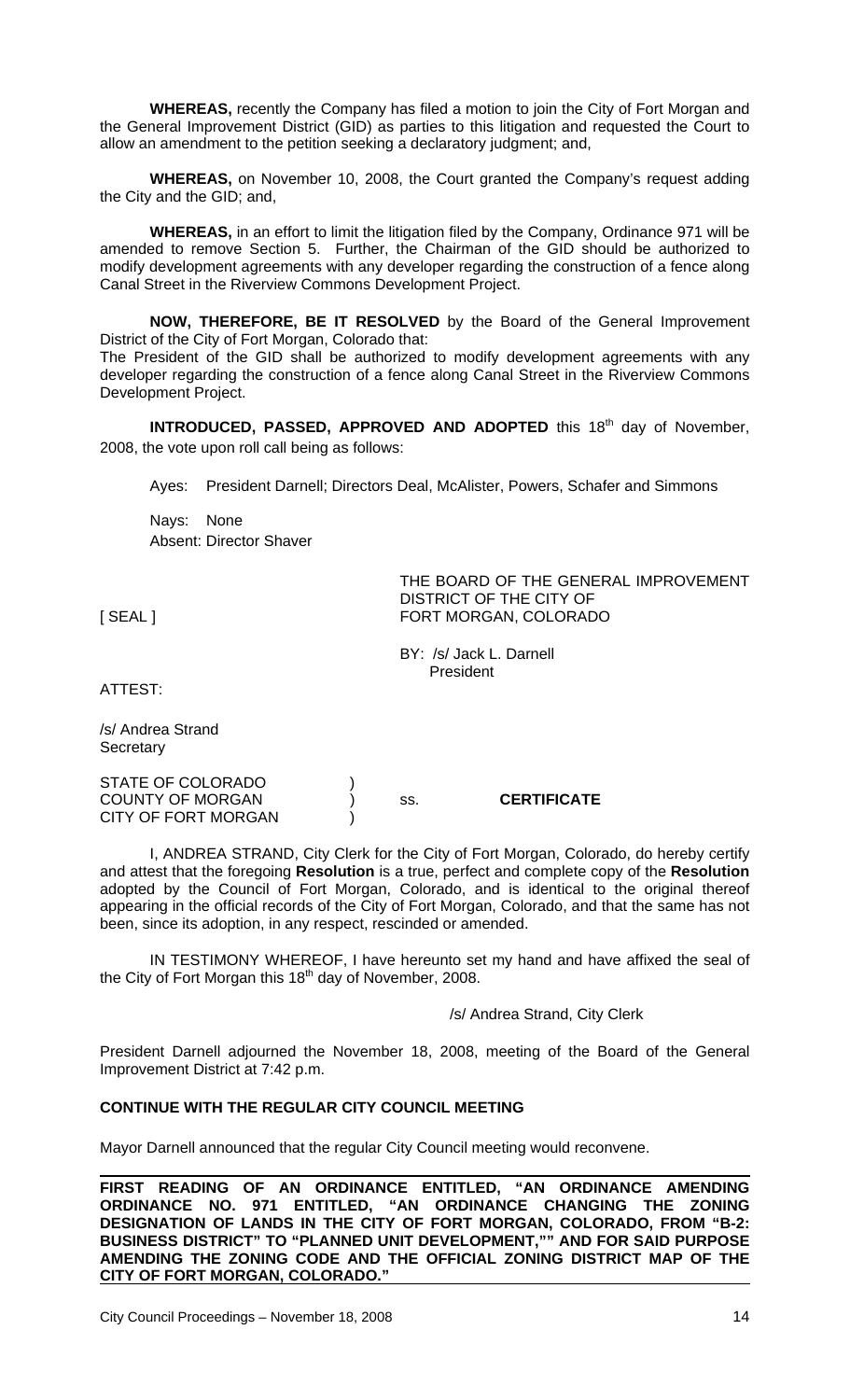City Attorney Wells explained this is necessary due to a legal action filed by the Upper Platte and Beaver Canal Company. He also noted that two members of the ditch company were present. The Mayor noted that he had spoken to them and they did not wish to make any comments at this time.

### **ORDINANCE NO. \_\_\_\_**

## **AN ORDINANCE AMENDING ORDINANCE NO 971 ENTITLED "AN ORDINANCE CHANGING THE ZONING DESIGNATION OF LANDS IN THE CITY OF FORT MORGAN, COLORADO, FROM "B-2: BUSINESS DISTRICT: TO "PLANNED UNIT DEVELOPMENT", AND FOR SAID PURPOSE AMENDING THE ZONING CODE AND THE** *OFFICIAL ZONING DISTRICT MAP* **OF THE CITY OF FORT MORGAN, COLORADO."**

**WHEREAS**, Ordinance No. 971 was previously adopted by City Council on July 1, 2003; and,

**WHEREAS,** this Ordinance was enacted to change the zoning designation regarding the Riverview Commons Development thereby amending the *Official Zoning District Map* of the City of Fort Morgan; and,

**WHEREAS**, Section 5 of the ordinance provided for the fencing of the north boundary of the Upper Platte and Beaver Canal by either wrought or masonry construction as a requirement for the development; and,

**WHEREAS**, the Upper Platte and Beaver Canal Company is currently in litigation with the developer of the Riverview Development Project and has recently requested that the City of Fort Morgan and the General Improvement District (GID) be joined to this action; and,

**WHEREAS,** on November 10, 2008, the Court granted the Company's request, to join the City and the GID as parties to this litigation; and,

**WHEREAS,** in an effort to limit the litigation filed by the Company the City Council amends Ordinance 971 by the removal of Section 5.

**NOW, THEREFORE, BE IT ORDAINED BY THE COUNCIL OF FORT MORGAN, COLORADO** that Sec. 5 of Ordinance 971 be hereby deleted in its entirety.

INTRODUCED, READ AND PASSED UPON FIRST READING this 18<sup>th</sup> day of November, 2008, for publication once in a newspaper of the City of Fort Morgan, Colorado, at least ten days before its final passage.

> THE CITY COUNCIL OF THE CITY OF FORT MORGAN, COLORADO

[ SEAL ]

 BY*: /s/ Jack L. Darnell* Mayor

ATTEST:

/s/ Andrea Strand City Clerk

Councilmember Schafer offered the following Resolution and moved for its adoption. Her motion was seconded by Councilmember McAlister; said Resolution being in words, letters and figures as follows, to-wit:

## **RESOLUTION**

BE IT RESOLVED BY THE COUNCIL OF THE CITY OF FORT MORGAN, COLORADO that the foregoing Ordinance entitled above; and the same is hereby ordered published in the City of Fort Morgan, Colorado, not less than ten days before further consideration; and that said Ordinance again be presented to this Council at the expiration of said period of publication for final action thereof.

City Council Proceedings – November 18, 2008 15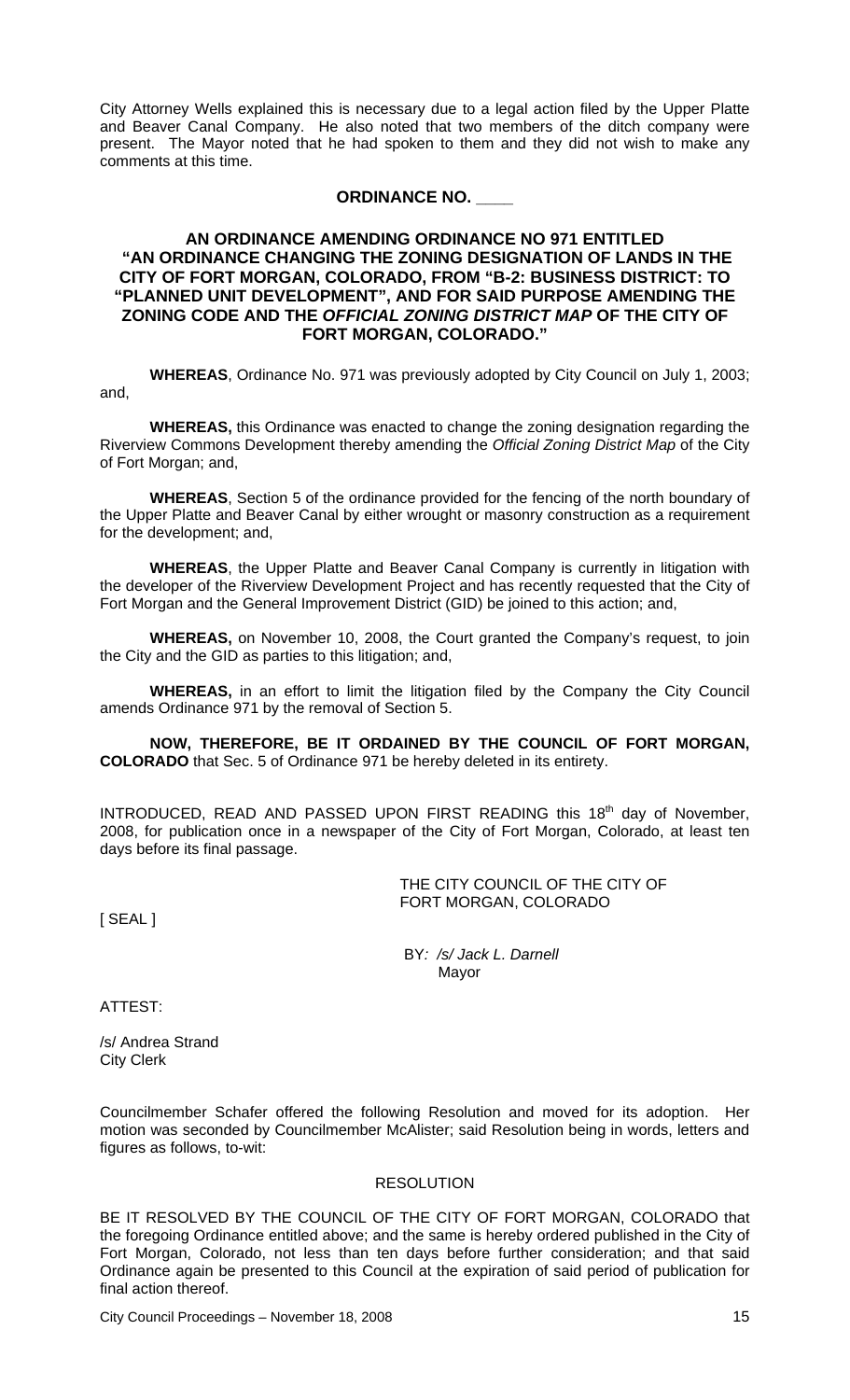PASSED, APPROVED AND ADOPTED, this 18<sup>th</sup> day of November, 2008, the vote upon roll call being as follows:

Ayes: Mayor Darnell; Councilmembers Deal, McAlister, Powers, Schafer and Simmons

Nays: None

Absent: Councilmember Shaver

## **CONSENT AGENDA (By Resolution, Council Acting as the Local Liquor Licensing Authority)**

Clerk Strand presented the Consent Agenda for Council consideration. Councilmember Simmons offered a Resolution to approve the Consent Agenda as presented and moved for its adoption. Her motion was seconded by Councilmember Powers; said Consent Agenda being in words, letters and figures as follows, to wit:

- A. Approve the minutes from the November 4, 2008, regular meeting.
- B. Approve the disbursements and payroll for October 2008.

### **Disbursements Report – October 2008**

| Accurint, webname search                            | \$571.35     |
|-----------------------------------------------------|--------------|
| Adams Golf LTD, supplies                            | \$264.15     |
| Addtel Communications LLC, supplies                 | \$1,391.00   |
| ADP Screening & Selection, pre-employment creenings | \$221.40     |
| Affiliated Credit Service, bulletin                 | \$130.00     |
| Affiliated Credit Service, misc deduction           | \$150.00     |
| AFLAC, additional insurance                         | \$2,158.68   |
| Air O Therm Inc., repairs                           | \$470.34     |
| Altec Industries Inc., supplies                     | \$24.28      |
| American Eagle Distributing, beer                   | \$184.50     |
| American Pride Co-op, supplies                      | \$6,914.86   |
| American Public Power Assoc., supplies              | \$420.00     |
| American Water Works Assn, supplies                 | \$171.50     |
| Animal Care Equip & Svcs Inc., training             | \$248.00     |
| Apex Instruments, Inc., supplies                    | \$2,946.28   |
| Armstrong Service Center, tow service               | \$385.00     |
| Arthur L Ohlander, repairs                          | \$7,789.11   |
| Avatech Solutions, Inc., class                      | \$1,590.00   |
| B & B Home Appliance Center, supplies               | \$4.98       |
| Baker & Taylor Inc., supplies                       | \$125.62     |
| Baltazar, Anita, sidewalk replacement               | \$2,760.00   |
| Batteries Plus #86, supplies                        | \$16.74      |
| Battery Zone, supplies                              | \$80.58      |
| Bauer & Furman, P.C., court appointed counsel       | \$613.00     |
| Big Thompson Watershed Forum, meeting               | \$30.00      |
| Bike Peddler Cycling & Fitness, supplies            | \$439.94     |
| Bloedorn Lumber-Fort Morgan, supplies               | \$2,887.10   |
| Boyle Equipment Company, supplies                   | \$267.32     |
| Bragg, Bob, refund                                  | \$52.50      |
| Brandenburg & McGuire P.C, judges fees              | \$1,000.70   |
| Bresnan Communications, internet, cable             | \$292.57     |
| Brown, Steven, reimbursement                        | \$71.03      |
|                                                     | \$105.89     |
| Brownells Inc., supplies                            |              |
| Buckhead Products & Systems, supplies               | \$414.00     |
| Builders Aggregate Co., supplies                    | \$165.00     |
| <b>Business Mart, supplies</b>                      | \$48.58      |
| California Contractors, supplies                    | \$129.90     |
| Canfield Drilling Co., supplies                     | \$29.24      |
| Canyon Systems, Inc., supplies                      | \$257.68     |
| Central Auto Parts, supplies                        | \$3,217.56   |
| Church, Mitchell, refund                            | \$59.57      |
| CIRSA, additional insurance, record request         | \$314.66     |
| CIRSA, training                                     | \$187.00     |
| City of Fort Morgan, health insurance premium       | \$171,928.00 |
|                                                     |              |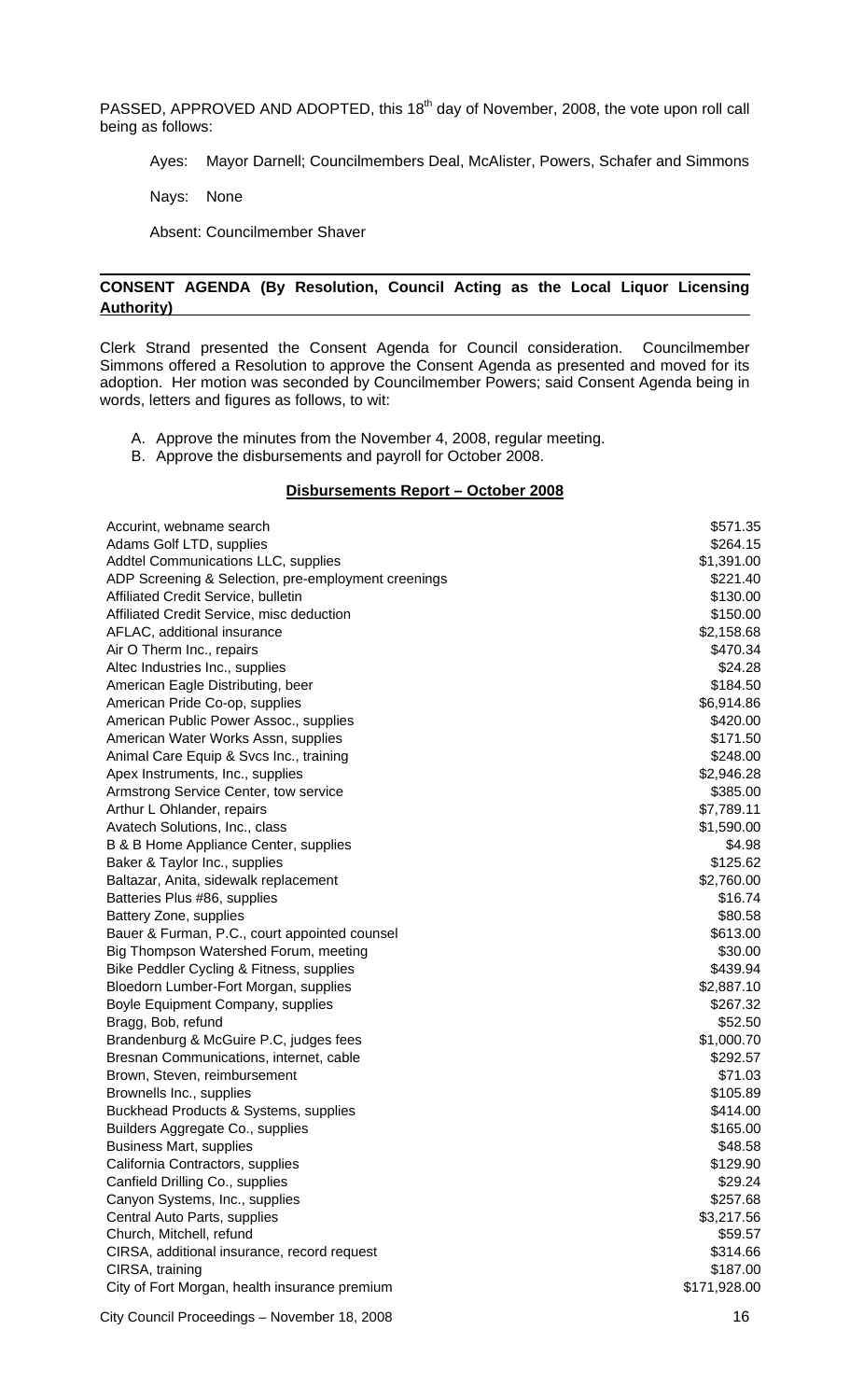City of Fort Morgan, replenish petty cash  $$11,160.84$ City of Fort Morgan, transfer funds  $$40,000.00$ City of Fort Morgan, utilities  $$64,060.75$ City of Greeley, reimbursement lodging  $$156.45$ Co Dept of Revenue, payroll taxes  $$17,234.00$ Co Dept of Revenue, sales tax  $$26,426.00$ Co Family Support Registry, misc deduction  $$3,027.00$ CO PERA, pension  $$85,678.76$ Colo Dist Attorneys Council, subscription  $$143.80$ Colonial Insurance, additional insurance  $$105.86$ Colorado Dept of Public Health & Env., permits \$8,125.00 Colorado Golf Association, supplies  $$72.85$ Colorado Mosquito Control Inc., mosquito control \$7,990.00 Colorado Plains Medical Center, CT scan, labs \$180.00 Comfort Inn, hotel stay  $$539.00$ ConocoPhillips, fuel \$6,447.84 Conserve-A-Watt, supplies  $$205.09$ Continental Industries Inc., supplies  $$643.84$ Corporate Express, supplies  $$917.60$ Country Hardware & Farm Supply, supplies  $$94.32$ Country Steak Out, meals **\$20.00** Country Steak Out, meals Countryside Services Inc., mowing/weed removal **\$1,320.00** \$1,320.00 Cowan, Sandra, supplies  $$40.00$ Culligan, supplies \$10.50 Culver Company, Inc., supplies  $$511.07$ Curtis 1000 Inc., supplies \$3,587.34 Custom Communications, repairs \$200.00 Dahl of Ft Morgan, supplies  $$20.24$ Dana Kepner Company, supplies  $$1,859.84$ Denny W Edmondson, repairs, supplies  $$420.40$ Denver Environmental Consulting LLC, consulting  $$17,783.00$ Desouza, Barbara, refund \$30.00 Diamond Vogel Paint Center, supplies  $$189.45$ Digital Retirement Solutions, pension \$28,199.62 Discount Tire of Ft. Morgan, supplies  $$856.90$ Dish Network, installation \$10.57 Don's Body & Paint Inc., repairs \$1,095.00 Dorn Ready Mix Corporation, supplies  $$5,136.00$ DPC Industries Inc., supplies  $$623.28$ DW Inspection Systems, LLC, supplies  $$4,735.00$ Earth Engineering Consultants, consulting  $$5,818.25$ Eastern Colorado Services, yard care  $$2,165.00$ Edwards Flowerland & Grocery, groceries **\$851.12** and \$851.12 Elan, credit card charges  $$9,471.39$ EnviroTech Services, Inc., supplies  $$2,192.63$ Escorza, Veronica, refund \$7.79 Eskew, Ed, concrete replacement \$1,012.00 Eurich, Craig, reimbursement  $$4.24$ Evergreen Analytical Lab., testing  $$4,056.00$ Falcon Associates Inc., ads \$135.00 Faris Machinery Company, repairs  $$2,276.04$ Farm Plan, supplies  $$953.37$ Farmer Brothers, supplies  $$54.45$ Farmers State Bank, payroll taxes  $$60,584.79$ Fastenal Company, supplies  $$83.18$ Ferguson Enterprises Inc., supplies  $$6,068.05$ FiberLink Connection, internet  $$22.00$ First Aid 2000, supplies  $$473.50$ First Class Security System, fire system service  $$868.35$ Fleet Services, fuel **\$241.87**  $\frac{1}{2}$ Flint Trading Inc., supplies  $$690.00$ Foot-Joy, supplies  $$216.35$ Fort Collins Regional Library District, supplies  $$28.95$ Fort Morgan Auto Center, supplies  $$23.48$ Fort Morgan Furniture, sofa  $$869.00$ Fort Morgan Golf Course, meals **\$70.00** Structure and the structure of the structure of the structure of the structure of the structure of the structure of the structure of the structure of the structure of the structure o Fort Morgan Medical Group, physicals, labs  $$511.00$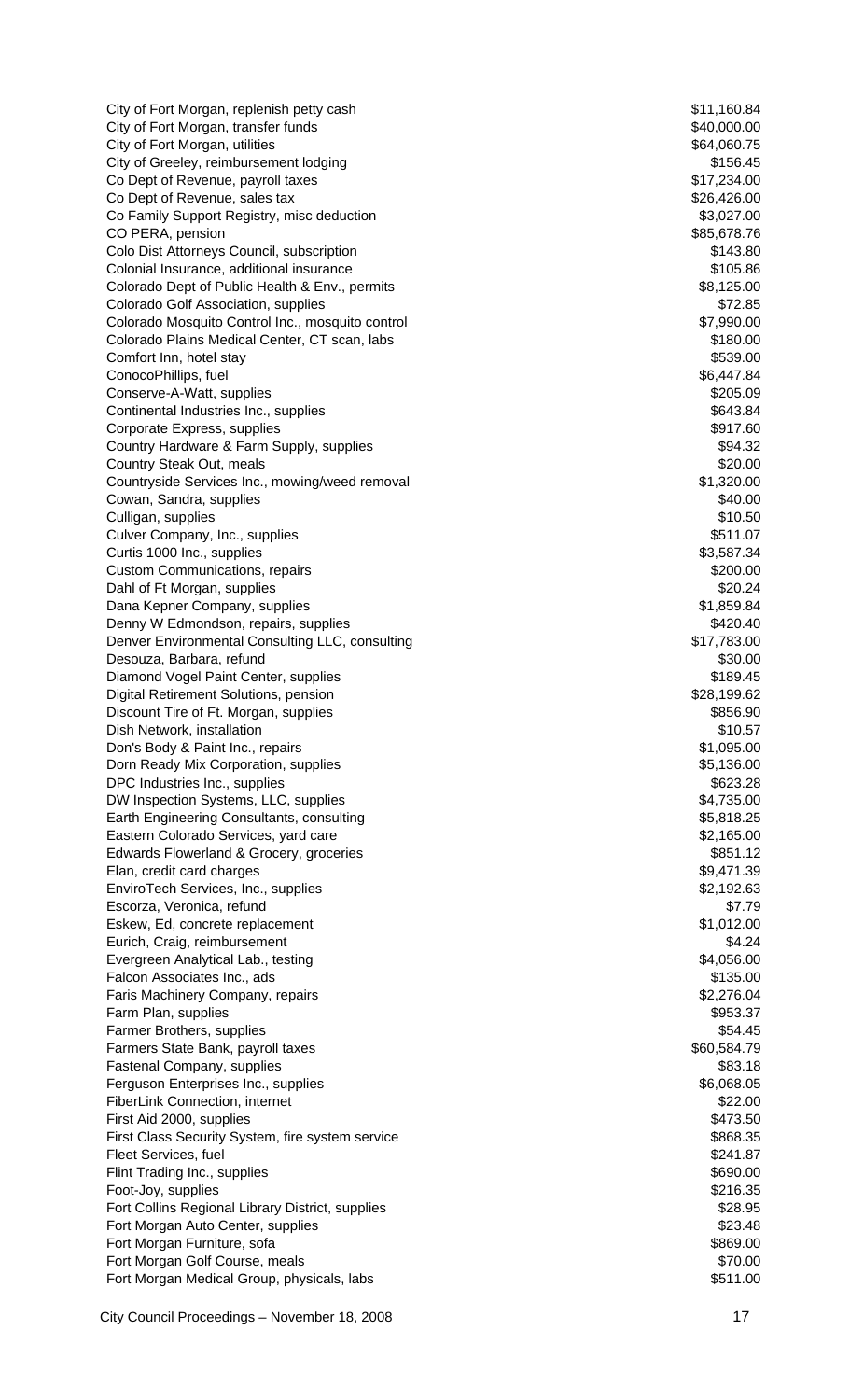Fort Morgan Municipal Court, NSF fees \$8.00 Fort Morgan Paint Bucket, supplies \$201.31 Fort Morgan Rotary Club, dues, meals **\$169.00 State Accounts** \$169.00 Fort Morgan Veterinary Clinic, vet charges  $$189.02$ Fort Morgan Volunteer Fire Dept, fire calls \$1,020.00 Fox Valley Systems Inc., supplies  $$950.45$ FPPA, AD&D \$1,334.79 FPPA, contribution  $$6,376.25$ Frasco, Mark, reimbursement  $$361.34$ Ft.Morgan Mens Golf Assn., handicap fees **\$245.00 \$245.00** Fuller & Associates, supplies  $$1,916.76$ G & K Services, uniform & rug cleaning  $$3,491.85$ Garcia, Carlos, refund \$19.50 Garretsons Sport Center, supplies  $$69.99$ General Chemical Performance, supplies  $$3,620.55$ Gilmer, Zane, contracted labor \$130.85 Golf Enviro Systems Inc., supplies  $$486.67$ GOVConnection, Inc., supplies  $$455.95$ Grainger, supplies  $$2,174.99$ Granit Bronz, plaques  $$696.00$ Great Copier Service Inc., shipping, copy count \$684.46 Greenwood, Trevor, refund  $$41.54$ Groves, Sheryl, TKD instructor  $$160.00$ Guardian, additional insurance **by the set of the set of the set of the set of the set of the set of the set of t** Gumdrop Books, supplies  $$145.00$ Hach Company, supplies  $$2,862.46$ Harbart, Vernon, replenish petty cash \$46.25 HD Supply Utilities LTD, supplies  $$160.00$ HD Supply Waterworks, LTD, supplies  $$4,198.25$ Heaton, Terry, refund  $$48.25$ Helena Chemical Company, supplies  $$1,104.00$ Hercules Industries, Inc., supplies  $$116.12$ Heritage Flag & Banner, Inc., supplies  $$428.00$ Hernandez, Nohemi, refund **\$200.00** and \$200.00 and \$200.00 and \$200.00 billion and \$200.00 compared \$200.00 compared \$200.00 compared \$200.00 compared \$200.00 compared \$200.00 compared \$200.00 compared \$200.00 compared \$2 High Country Beverage Corp., beer \$23.80 Hill & Robbins P C., professional services  $$456.00$ Hill Petroleum, fuel **\$4,147.77** (\$4,147.77) Hillyard - Denver, supplies  $$60.94$ Hobbs, Charles, reimbursement \$383.44 Hogan, Bruce, TKD instructor  $$160.00$ Horizon Turf Farm Inc., supplies  $$289.80$ Hotline Electrical Sales, supplies  $$2,320.00$ Howell, Linda, TKD instructor  $$160.00$ Humana Insurance Co. Inc., additional insurance  $$197.63$ **IM S A, dues** \$180.00 Imperial Supplies LLC, supplies  $\blacktriangleright$  179.80 Impressions By Bird, LLC, supplies  $$1,277.35$ Ingram Book Company, supplies  $$843.39$ Insignia Specialty Coatings, supplies  $$122.97$ Interstate Battery of the Rockies, supplies  $$279.90$ Irth Solutions, Inc., supplies  $$489.65$ JC Golf Accessories, supplies  $$138.10$ Kauffman Pest Control Co., pest control  $\sim$  \$255.00 Kentec Communications Inc., domain hosting  $$219.60$ Key Bank, CD \$300,000.00 KFTM/KBRU, ads \$250.00 Kinetic Leasing, lease payment  $$8,412.00$ Klassen, Tawnya, reimbursement \$20.93 and \$20.93 Knight Pest Control LLC, pest control  $$150.00$ Kopetzky, Bob, reimbusement  $$190.82$ Kriz Davis Company, supplies  $$4,220.21$ KVA Supply Company, supplies  $$1,734.00$ L L Johnson Distributing, supplies  $$4,113.94$ LaFarge West, Inc., supplies  $$1,948.07$ Language Line Services, interpretation **\$170.42** Light, Harrington & Dawes, professional services  $$8,884.43$ Link Dynamics, consulting  $$3,165.00$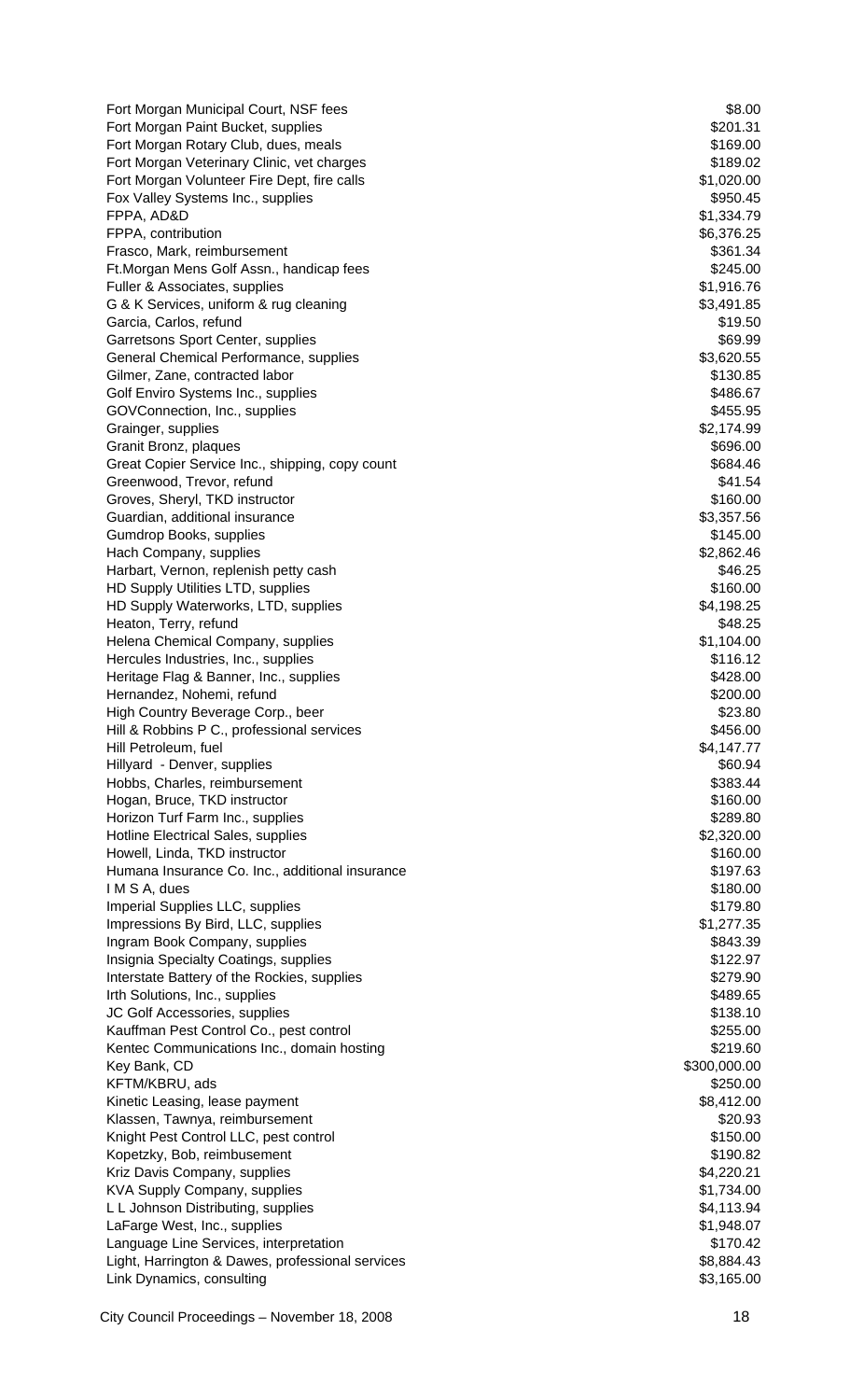| M & M Cooperative, propane                                                       | \$1,063.29               |
|----------------------------------------------------------------------------------|--------------------------|
| M E A N, purchased power                                                         | \$762,380.85             |
| M. Lee Smith Publishers, subscription                                            | \$227.00                 |
| Mac Tools, supplies                                                              | \$21.99                  |
| Magic Box, Inc., supplies                                                        | \$4,576.00               |
| Maverick's Grill, meals                                                          | \$40.00                  |
| <b>McAtee Construction Company, supplies</b>                                     | \$4,695.70               |
| McDonald Physical Therapy, pre-employment screenings                             | \$90.00                  |
| McFadden Consulting Group, consulting<br>Mclaughlin Water Engineers, consulting  | \$7,448.82<br>\$1,391.40 |
| McMaster-Carr Supply Co., supplies                                               | \$217.78                 |
| <b>McPhilomy Commercial Products, supplies</b>                                   | \$116.21                 |
| Merchant JT&S, supplies                                                          | \$500.00                 |
| Michigan Municipal League, ad                                                    | \$152.00                 |
| Michigan State University, class                                                 | \$50.00                  |
| Midwest Gas & Grocery, LLC, fuel                                                 | \$12,144.89              |
| Midwest Laboratories, testing                                                    | \$65.40                  |
| Midwestern Millwright, supplies                                                  | \$172.29                 |
| Model Cleaners Inc., drycleaning                                                 | \$294.20                 |
| Moore Wallace, supplies                                                          | \$155.70                 |
| Morgan Community College, CPR classes                                            | \$11.20                  |
| Morgan County Central Services, fuel                                             | \$3,105.78               |
| Morgan County Dept Solid Waste, landfill charges                                 | \$24,126.33              |
| Morgan County General Fund, phone charges                                        | \$76.04                  |
| Morgan County Government, video arraignment system                               | \$320.00                 |
| Morgan County Rural Elec Assoc., utilities                                       | \$4,483.19               |
| Morgan Cty Quality Water, utilities                                              | \$237.65                 |
| Morgan Federal Bank, Michelle Nelson, refund                                     | \$120.00                 |
| Morgan Sand & Gravel Inc., supplies                                              | \$2,084.23               |
| Mountain States Pipe & Supply, supplies<br>Mr. D's Ace Home Center, supplies     | \$241.63<br>\$1,657.28   |
| Municipal Treatment Equip., supplies                                             | \$77.01                  |
| Murdoch's Farm/Ranch Supply, supplies                                            | \$900.82                 |
| Nation Engineering Service LLC, consulting                                       | \$1,925.00               |
| National Public Gas Agency, purchased gas                                        | \$175,242.27             |
| NCL of Wisconsin, Inc., supplies                                                 | \$163.47                 |
| Nelson, John, refund                                                             | \$120.00                 |
| Neve's Uniforms Inc., uniforms                                                   | \$318.78                 |
| Newco Incorporated, supplies                                                     | \$304.71                 |
| Noel, Thomas, performance                                                        | \$400.00                 |
| Northeast Fire Safety, inspections                                               | \$109.00                 |
| Northern Colorado Paper Inc., supplies                                           | \$1,358.02               |
| Nutra-Way Lawns Inc., lawn care                                                  | \$117.00                 |
| OCPO, certification                                                              | \$90.00                  |
| Office Depot Card Plan, supplies                                                 | \$607.75                 |
| Parker Ag Services LLC, haul sludge                                              | \$8,207.82               |
| Parker, W. Brad, reimbursement                                                   | \$25.94                  |
| Part Smart Carquest, supplies                                                    | \$348.10                 |
| PayFlex Systems USA, Inc., admin fee<br>PayFlex Systems USA, Inc., sect 125 plan | \$216.00<br>\$6,573.19   |
| Pepsi-Cola, pop                                                                  | \$200.80                 |
| PERA 401K, contributions                                                         | \$9,962.79               |
| Ping Inc., supplies                                                              | \$651.26                 |
| Pinnacol Assurance, deductible, installment                                      | \$23,434.82              |
| Pitney Bowes Inc., quarterly charges                                             | \$643.50                 |
| Pluskwa, Peter, reimbursement                                                    | \$388.45                 |
| PMI Equipment Inc., supplies                                                     | \$584.42                 |
| Polydyne, Inc., supplies                                                         | \$89.88                  |
| Pre-Paid Legal Services, additional insurance                                    | \$267.05                 |
| Prentice, Jody, reimbursement                                                    | \$106.56                 |
| Process Control Dynamics, supplies                                               | \$3,916.53               |
| Proclamations for Professionals, supplies                                        | \$55.00                  |
| QED - DENVER, supplies                                                           | \$248.50                 |
| Qualcorr Engineering Corp., consulting                                           |                          |
|                                                                                  | \$5,250.00               |
| Quest Diagnostics, screenings                                                    | \$480.48                 |
| Quest Inc., supplies<br>Quill Corporation, supplies                              | \$795.67<br>\$2,928.00   |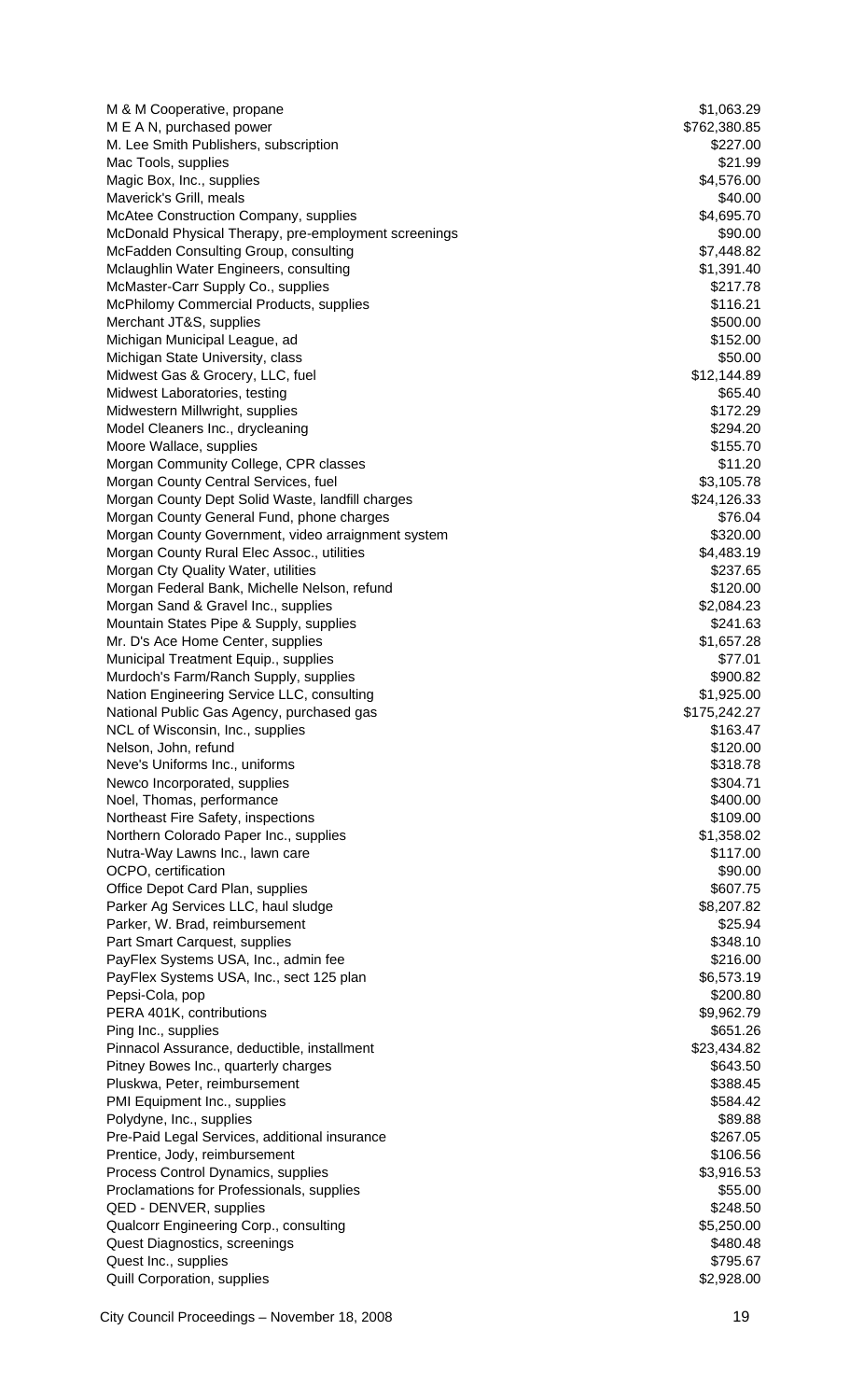| Qwest, telephone                                                         | \$3,655.46             |
|--------------------------------------------------------------------------|------------------------|
| Railroad Management Company, rent                                        | \$165.00               |
| Redwood Biotech, Inc., supplies                                          | \$151.00               |
| Research Technology, supplies                                            | \$204.05               |
| Rexel Inc., supplies<br>Riddle, Daniel, supplies                         | \$360.35<br>\$180.00   |
| Riverside Co Dept of Child Services, misc deduction                      | \$83.06                |
| Riverside Irrigation District, lease CBT units                           | \$156,403.81           |
| RMGCSA, seminar                                                          | \$125.00               |
| RMRTA, conference                                                        | \$190.00               |
| Roadway Inn, hotel stay                                                  | \$104.00               |
| Rocco's Grotto, meals                                                    | \$80.00                |
| Rockwood Corporation, supplies                                           | \$209.70               |
| Rudy's GTO, fuel                                                         | \$39.03                |
| Ruhl Distributing Company, supplies                                      | \$913.91               |
| Ruppel's Auto & Truck Repair, repairs                                    | \$1,023.91             |
| Safeway Stores Inc, supplies                                             | \$31.32                |
| Sailsbery Supply Company, supplies                                       | \$245.41               |
| Saiter, Norma, book<br>Schneider, Katie, refund                          | \$15.95<br>\$12.98     |
| Scott Aviation, FBO fees                                                 | \$6,000.00             |
| Service Master, janitorial service                                       | \$5,240.50             |
| Seton Identification Products, supplies                                  | \$62.80                |
| Sew What? alterations                                                    | \$6.00                 |
| Share, Inc., refund                                                      | \$175.00               |
| SEH, Riverview Ave design work                                           | \$7,901.78             |
| Sherwin-Williams, supplies                                               | \$1,083.30             |
| Silerio, Martha R., translation services                                 | \$200.00               |
| Simplot Partners, supplies                                               | \$1,312.50             |
| Sixtus Publishing, ads                                                   | \$765.00               |
| Stahley, William, refund                                                 | \$37.90                |
| Star Athletic Club, memberships                                          | \$399.84               |
| State of Colorado/DoIT, frame/atm service<br>Stuart C Irby Co., supplies | \$1,076.89<br>\$496.26 |
| Sturgeon Electric Company, supplies                                      | \$2,308.66             |
| Sunrise Environmental Scientific, supplies                               | \$119.47               |
| Sunrise Optimist Club, dues                                              | \$49.00                |
| Sunrise Optimist Club, soccer fees 1/2 revenue                           | \$1,053.76             |
| Superbodies, repairs                                                     | \$2,558.54             |
| Taylor Made, supplies                                                    | \$801.43               |
| Taylor, Steve, sidewalk replacement                                      | \$292.50               |
| The Flower Petaler, flowers, basket                                      | \$112.00               |
| The Fort Morgan Times, subscription, ads                                 | \$7,498.29             |
| The Glove Wagon, supplies                                                | \$134.48               |
| The Paper Chase, subpoena service                                        | \$70.00                |
| ThyssenKrupp Elevator, repairs<br>TITLEIST, supplies                     | \$965.63<br>\$722.16   |
| Top Door, Inc., supplies                                                 | \$87.50                |
| TST, Inc. Consulting Engineers, consulting                               | \$12,250.00            |
| Underwriters Laboratories, water testing                                 | \$5,971.20             |
| Unique Embroidery & Engraving, supplies, embroidery                      | \$249.06               |
| United Way of Morgan County, contributions                               | \$228.00               |
| UNUM Provident, life insurance premium                                   | \$2,770.95             |
| US FoodService, Inc., supplies                                           | \$2,145.32             |
| <b>USABlueBook, supplies</b>                                             | \$2,201.50             |
| <b>USIS Commercial Services, MRO services</b>                            | \$55.00                |
| Utility Notification, locate tickets                                     | \$199.66               |
| Vannoy, Julie, reimbursement                                             | \$66.70                |
| Verhaag, Deanna, reimbursement                                           | \$16.58                |
| Viaero Wireless, monthly service                                         | \$2,122.02<br>\$285.00 |
| Victim Services Program, victim service fees<br>Victory Sales, supplies  | \$1,100.00             |
| VSP, additional insurance                                                | \$1,327.81             |
| VWR International, Inc., supplies                                        | \$1,390.11             |
| W B Supply Company, supplies                                             | \$81.26                |
| Wal-Mart, supplies                                                       | \$1,209.66             |
| Warehouse Supply, supplies                                               | \$247.18               |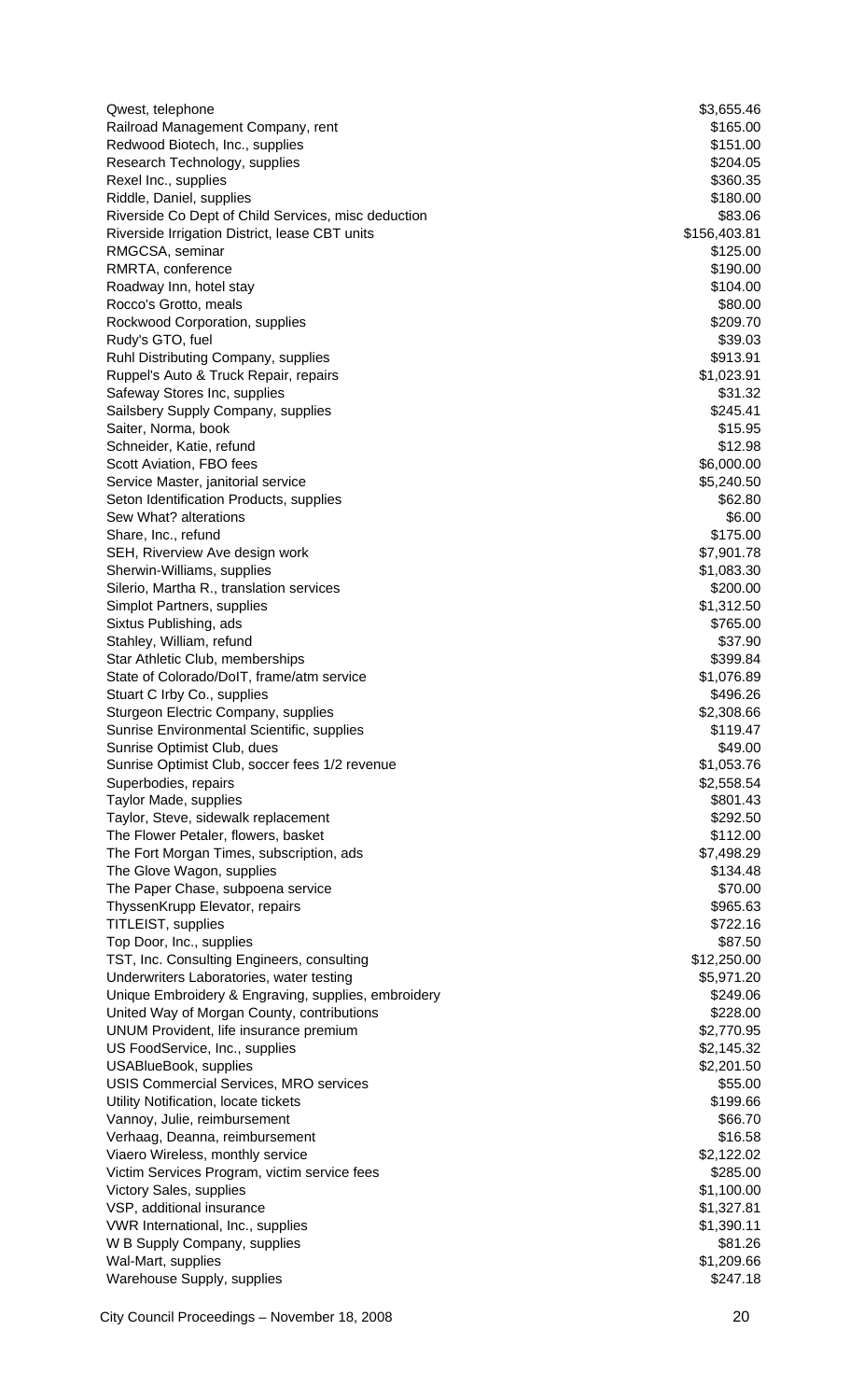| Waste Management of N E C, trash service                | \$416.60       |
|---------------------------------------------------------|----------------|
| Wells, Jeffrey, reimbursement                           | \$357.28       |
| Wesco Distribution Inc, supplies                        | \$7,587.08     |
| West Group Payment Center, information charges          | \$501.20       |
| Westcrete Concrete Const Co., concrete replacement      | \$17,104.99    |
| Westek Rental LLC, rentals                              | \$334.00       |
| Western Area Power Admin, purchased power               | \$222,642.04   |
| Western United Electric Supply Co., supplies            | \$652.32       |
| Wiggins Telephone Association, telephone                | \$146.27       |
| Wilson Golf Division, supplies                          | \$113.98       |
| Wireless Advanced Comm, supplies, installation charges  | \$5,669.75     |
| Wolf Auto Center Sterling LLC, 2009 Ford Crown Victoria | \$23,634.00    |
| Xcel Energy, utilities                                  | \$4,048.40     |
| Xerox Corporation, leases, copies                       | \$1,555.04     |
| Young, Tara, fitness instructor                         | \$48.65        |
| Total Disbursements - October 2008                      | \$2,637,878.92 |

# **Payroll Report – October 2008**

| ALBERT, CLARENCE, T      | \$560.68   | CASTRUP, JEFFREY, L   | \$63.42    |
|--------------------------|------------|-----------------------|------------|
| ALBERT, CLARENCE, T      | \$581.71   | CASTRUP, JEFFREY, L   | \$159.23   |
| ALBRANDT, HERMAN, E      | \$1,640.10 | CAWLEY, DAVID, WAYNE  | \$806.05   |
| ALBRANDT, HERMAN, E      | \$1,640.10 | CAWLEY, DAVID, WAYNE  | \$715.06   |
| ANGUIANO, JUAN, M        | \$253.54   | CHAPIN, RICHARD, L    | \$158.08   |
| ANGUIANO, JUAN, M        | \$217.32   | CHURCH, MITCHELL, M   | \$740.56   |
| ARNDT, DAVID, A          | \$1,373.51 | CHURCH, MITCHELL, M   | \$680.74   |
| ARNDT, DAVID, A          | \$1,420.12 | CHWIEDOR, LUKE, R     | \$837.80   |
| ARROYO, MIGUEL, H        | \$684.61   | CHWIEDOR, LUKE, R     | \$891.59   |
| ARROYO, MIGUEL, H        | \$684.61   | CLARK, MARK, C        | \$1,291.15 |
| BAIN, JOHN, D            | \$1,756.26 | CLARK, MARK, C        | \$1,291.15 |
| BAIN, JOHN, D            | \$1,850.43 | COFFIN, CLINTON, M    | \$1,164.04 |
| BASS, SHEILA, R          | \$896.41   | COFFIN, CLINTON, M    | \$1,132.86 |
| BASS, SHEILA, R          | \$882.57   | COLUMBIA, SHELLY, A   | \$54.73    |
| BEHRENDS, TONY, R        | \$1,057.33 | COLUMBIA, SHELLY, A   | \$58.39    |
| BEHRENDS, TONY, R        | \$1,057.33 | COOK,CORY,V           | \$801.63   |
| BLACK, MARK, R           | \$862.50   | COOK,CORY, V          | \$763.89   |
| BLACK, MARK, R           | \$826.56   | COOK, ERIK, A         | \$906.30   |
| BOEHM, MILTON, L, III    | \$894.44   | COOK, ERIK, A         | \$906.30   |
| BOEHM, MILTON, L, III    | \$957.86   | COOLEY, ESTHER, R     | \$145.29   |
| BOSLEY, CATHERINE, C     | \$988.68   | COOLEY, ESTHER, R     | \$135.92   |
| BOSLEY, CATHERINE, C     | \$902.09   | COOPER, NIKKIE, A     | \$1,023.43 |
| BOSTRON, CHRISTINA, R    | \$914.89   | COOPER, NIKKIE, A     | \$1,023.42 |
| BOSTRON, CHRISTINA, R    | \$914.89   | <b>COUP, KURT</b>     | \$1,023.06 |
| BOWER, ROCKY             | \$1,516.89 | <b>COUP, KURT</b>     | \$1,080.10 |
| BOWER, ROCKY             | \$1,486.99 | COVEY, ROBERT, V      | \$1,041.27 |
| BRACKETT, CYNTHIA, L     | \$1,270.61 | COVEY, ROBERT, V      | \$991.42   |
| BRACKETT, CYNTHIA, L     | \$1,193.99 | CRONE, JARED, R       | \$1,483.24 |
| BRAGG, ROBERT, E         | \$900.83   | CRONE, JARED, R       | \$1,461.31 |
| BRAGG, ROBERT, E         | \$835.54   | CROSBY, DENISE, K     | \$867.08   |
| BRENEMAN, KENNETH, D, JR | \$1,374.19 | CROSBY, DENISE, K     | \$1,006.02 |
| BRENEMAN, KENNETH, D, JR | \$1,317.01 | DARNELL, JACK, L      | \$184.70   |
| BRETZ, BARBARA, J        | \$828.14   | DAVIS, THOMAS, L      | \$1,756.31 |
| BRETZ, BARBARA, J        | \$857.42   | DAVIS, THOMAS, L      | \$1,740.21 |
| BRISTOL, DUANE, D        | \$1,452.51 | DEAL, SHAROL, LYN     | \$90.55    |
| BRISTOL, DUANE, D        | \$1,437.56 | DEWEY, ALFRED, A      | \$999.53   |
| BROST, COLLETTE, J       | \$1,017.90 | DEWEY, ALFRED, A      | \$879.46   |
| BROST, COLLETTE, J       | \$937.24   | DIAZ, JOSIE, M        | \$1,080.00 |
| BROWN, STEVEN, J         | \$1,569.12 | DIAZ, JOSIE, M        | \$1,079.99 |
| BROWN, STEVEN, J         | \$1,215.29 | DILLINGER, MICHAEL, D | \$870.45   |
| CANTIN, BRIAN, J         | \$1,730.57 | DILLINGER, MICHAEL, D | \$997.68   |
| CANTIN, BRIAN, J         | \$1,377.71 | DIXON, JENNIFER, ANN  | \$967.96   |
| CARPENTER, TAYLOR, L     | \$88.42    | DOLL, ROGER, L        | \$1,635.25 |
| CARPENTER, TAYLOR, L     | \$13.35    | DOLL, ROGER, L        | \$1,378.70 |
| CARPENTER, ZACHARY, P    | \$114.09   | DREESSEN, GARY, L     | \$1,642.83 |
| CARPENTER, ZACHARY, P    | \$38.03    | DREESSEN, GARY, L     | \$1,611.63 |
| CARR, LARRY, B           | \$1,451.57 | DUKE, DOAK            | \$1,271.58 |
| CARR, LARRY, B           | \$1,438.57 | DUKE, DOAK            | \$1,228.84 |

City Council Proceedings – November 18, 2008 21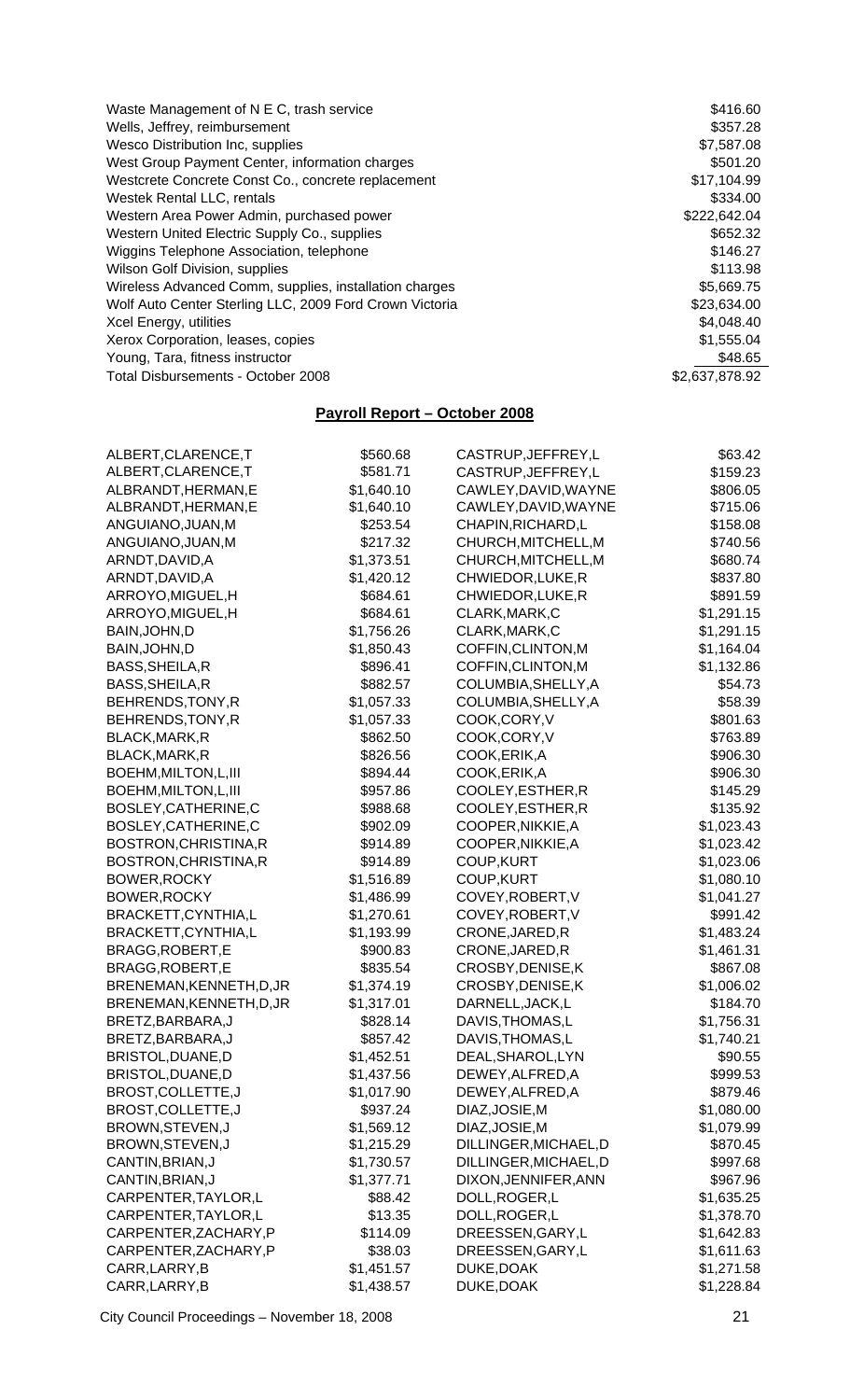| DUNEHOO, ANDREW, L      | \$1,078.81 | HASTINGS, DANIEL, J    | \$853.58   |
|-------------------------|------------|------------------------|------------|
| DUNEHOO, ANDREW, L      | \$1,021.83 | HASTINGS, DANIEL, J    | \$853.58   |
| EDDY, GARY, AARON       | \$1,584.86 | HEATON, TERRY, R       | \$1,152.49 |
| EDDY, GARY, AARON       | \$1,792.32 | HEATON, TERRY, R       | \$1,097.10 |
| ELLIOTT, LINDA, SUE     | \$1,031.26 | HECKER, CHRISTIAN, J   | \$495.83   |
| ELLIOTT, LINDA, SUE     | \$999.09   | HECKER, CHRISTIAN, J   | \$567.09   |
| ENGLISH, FELICIA, A     | \$1,179.90 | HECKER, MICHAEL, E     | \$1,446.44 |
| ENGLISH, FELICIA, A     | \$1,200.44 | HECKER, MICHAEL, E     | \$1,950.02 |
| ERICKSON, PAUL, D       | \$1,334.69 | HENDERSON, KELSEY, L   | \$154.19   |
| ERICKSON, PAUL, D       | \$1,268.28 | HENDERSON, KELSEY, L   | \$166.45   |
| ERTLE, ANDREA, E        | \$419.51   | HIGHBERGER, JUSTIN, S  | \$156.58   |
| ERTLE, ANDREA, E        | \$419.51   | HIGHBERGER, JUSTIN, S  | \$76.75    |
| EURICH, VINCENT, CRAIG  | \$1,656.74 | HOBBS, CHARLES, M      | \$958.03   |
| EURICH, VINCENT, CRAIG  | \$1,790.40 | HOBBS, CHARLES, M      | \$937.97   |
| EURICH, YOLANDA, L      | \$1,089.92 | HOCHANADEL, ANTHONY, L | \$134.19   |
| EURICH, YOLANDA, L      | \$1,063.41 | HOCHANADEL, ANTHONY, L | \$102.88   |
| EVINS, ROBERT, H        | \$1,437.43 | HOCHANADEL, JOE, M     | \$63.38    |
| EVINS, ROBERT, H        | \$1,424.43 | HOCHANADEL, JOE, M     | \$38.03    |
| EYESTONE, BEVERLY, J    | \$289.76   | HOFF, CAROLE, B        | \$381.11   |
| EYESTONE, BEVERLY, J    | \$289.76   | HOFF, CAROLE, B        | \$433.36   |
| FAZ, ELISEO             | \$588.61   | HOFMAN, DOUGLAS, DALE  | \$1,488.42 |
| FAZ, ELISEO             | \$619.87   | HOFMAN, DOUGLAS, DALE  | \$1,470.23 |
| FLORES, ALEJANDRO       | \$253.54   | HOLBECK, CHARLENE, J   | \$277.99   |
| FLORES, ALEJANDRO       | \$253.54   | HOLBECK, CHARLENE, J   | \$185.07   |
|                         |            |                        |            |
| FLORES, ALEJANDRO(ALEX) | \$181.03   | HOLDEN, SONJA, L       | \$444.88   |
| FLORES, ALEJANDRO(ALEX) | \$165.95   | HOLDEN, SONJA, L       | \$495.65   |
| FRIES, JANE, E          | \$1,075.26 | HOLT, MARY, A          | \$913.66   |
| FRIES, JANE, E          | \$1,066.42 | HOLT, MARY, A          | \$894.71   |
| FRITZLER, GARY, L       | \$1,014.57 | HORST, ELDON, R        | \$932.65   |
| FRITZLER, GARY, L       | \$1,064.79 | HORST, ELDON, R        | \$1,306.58 |
| FRYE, CYNTHIA, L        | \$802.02   | HOSIER, DARELD         | \$1,186.21 |
| FRYE, CYNTHIA, L        | \$762.88   | HOSIER, DARELD         | \$1,186.21 |
| GAGLIANO, ANTHONY, M    | \$1,147.29 | HOSIER, MICHAEL, L     | \$1,129.48 |
| GAGLIANO, ANTHONY, M    | \$1,103.29 | HOSIER, MICHAEL, L     | \$1,077.77 |
| GALASSINI, HAROLD       | \$7.36     | HOWARD, BETHRY JAN     | \$47.68    |
| GALASSINI, HAROLD       | \$29.45    | HOWARD,BETHRY JAN      | \$25.42    |
| GARCIA, CARLOS, R       | \$435.72   | HUPP, BARBARA, D       | \$788.18   |
| GARCIA, CARLOS, R       | \$435.72   | HUPP, BARBARA, D       | \$815.60   |
| GARCIA, WILLIAM, P      | \$1,118.01 | JANSMA, KENNETH, A     | \$1,545.69 |
| GARCIA, WILLIAM, P      | \$1,106.16 | JANSMA, KENNETH, A     | \$1,142.72 |
| GARVIN, SIMONE, F       | \$9.37     | JONES, PRISCILLA, K    | \$1,908.69 |
| GARVIN, SIMONE, F       | \$18.75    | JONES, PRISCILLA, K    | \$1,908.69 |
| GEARHART, VINCENT, P    | \$73.19    | JURGEMEYER, MARNE, K   | \$1,350.53 |
| GIVENS, DREW, A         | \$1,003.88 | JURGEMEYER, MARNE, K   | \$1,342.89 |
| GIVENS, DREW, A         | \$1,111.66 | KABER, JOSHUA, A       | \$1,210.41 |
| GIVENS, MATTHEW, L      | \$1,254.81 | KABER, JOSHUA, A       | \$1,030.82 |
| GIVENS, MATTHEW, L      | \$1,241.81 | KAISER, KAYE (SKIP), K | \$1,485.24 |
| GLEASON, MICHAEL, D     | \$926.41   | KAISER, KAYE (SKIP), K | \$1,235.63 |
|                         |            |                        |            |
| GLEASON, MICHAEL, D     | \$926.41   | KAPER, KORY, J         | \$43.79    |
| GONZALES, STEPHANIE     | \$166.40   | KARAS, JONATHAN, P     | \$1,850.32 |
| GONZALES, STEPHANIE     | \$82.02    | KARAS, JONATHAN, P     | \$2,002.87 |
| GRANTHAM, NICHOLAS, J   | \$224.82   | KELLER, STASHIA, L     | \$23.43    |
| GRANTHAM, NICHOLAS, J   | \$404.68   | KIRKENDALL, MICHAEL, E | \$1,181.93 |
| GREENWOOD, TREVOR, S    | \$1,406.65 | KIRKENDALL, MICHAEL, E | \$1,187.61 |
| GREENWOOD, TREVOR, S    | \$1,195.65 | KITZMAN, ADAM, K       | \$63.38    |
| GUGGENMOS, BRENDA, J    | \$1,136.67 | KITZMAN, ADAM, K       | \$50.71    |
| GUGGENMOS, BRENDA, J    | \$1,136.68 | KITZMAN, CAMILLA, A    | \$64.65    |
| HALL, LARRY, DEAN       | \$538.54   | KITZMAN, CAMILLA, A    | \$308.84   |
| HALL, LARRY, DEAN       | \$538.54   | KITZMAN, KATHERINE, A  | \$138.25   |
| HAMILTON, CORY, R       | \$1,048.65 | KITZMAN, KATHERINE, A  | \$132.84   |
| HAMILTON, CORY, R       | \$1,048.65 | KLASSEN, TAWNYA, M     | \$947.45   |
| HARBART, VERNON, E      | \$1,292.17 | KLASSEN, TAWNYA, M     | \$916.86   |
| HARBART, VERNON, E      | \$1,292.15 | KOPETZKY, ROBERT, E    | \$1,397.94 |
| HARNED, HARRY, R        | \$1,072.03 | KOPETZKY, ROBERT, E    | \$1,238.41 |
| HARNED, HARRY, R        | \$894.97   | KORRELL, DAWN, L       | \$997.95   |
| HARTBERGER, DOMINIC, L  | \$135.69   | KORRELL, DAWN, L       | \$997.95   |
| HARTBERGER, DOMINIC, L  | \$111.00   | KURETICH, KEITH        | \$2,221.81 |
|                         |            |                        |            |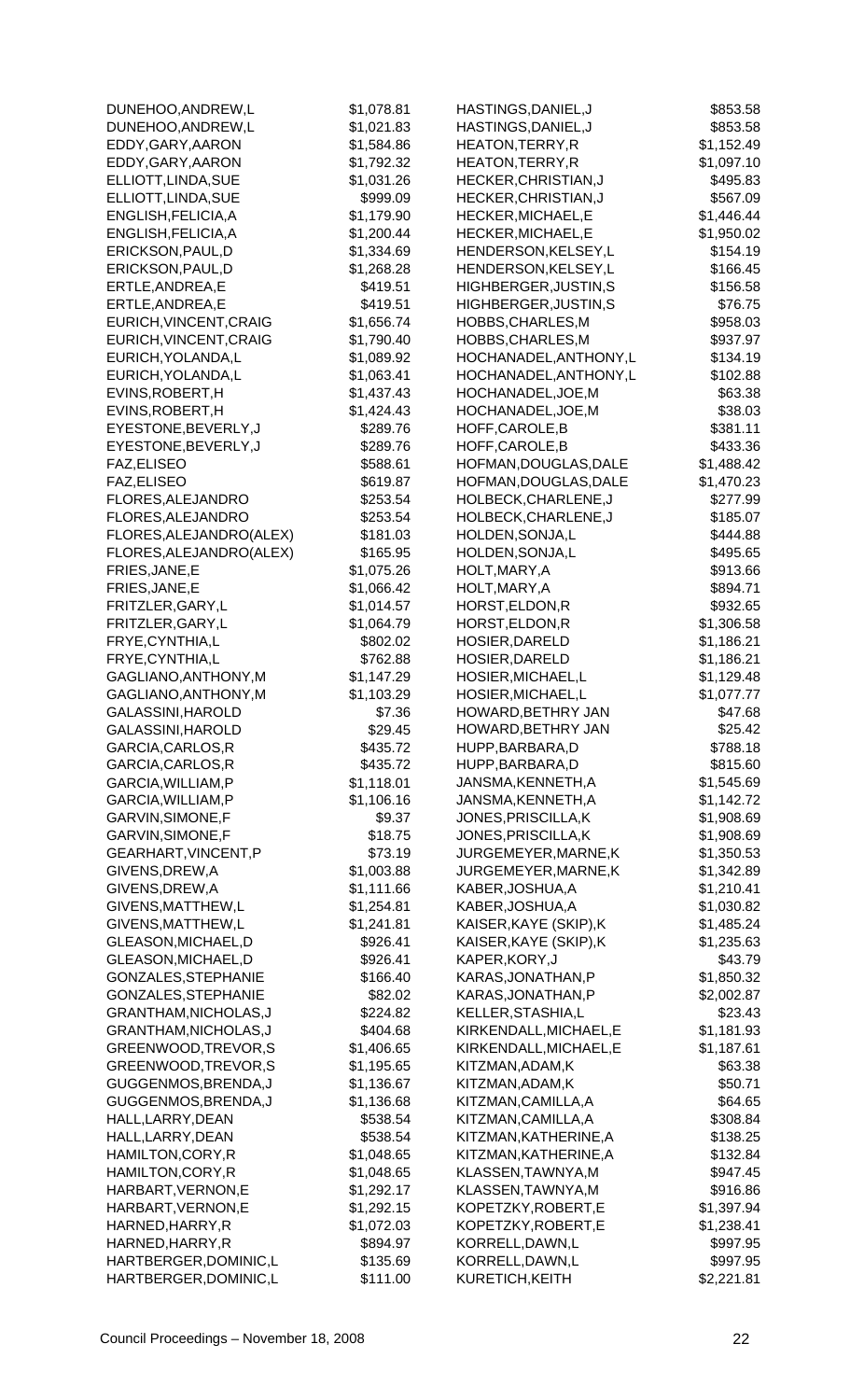| KURETICH, KEITH          | \$2,106.67 | PERKINS, JANE, L       | \$930.88   |
|--------------------------|------------|------------------------|------------|
| LARSON, ANGELA, J        | \$962.56   | PETERSEN, RODNEY, E    | \$336.41   |
| LARSON, ANGELA, J        | \$962.56   | PETERSEN, RODNEY, E    | \$113.30   |
| LATOSKI, DALENE, W       | \$521.06   | PETRINO, TRAVIS, A     | \$1,060.02 |
| LATOSKI, DALENE, W       | \$571.28   | PETRINO, TRAVIS, A     | \$1,032.28 |
| LEBSOCK, LISA, L         | \$504.87   | PORTEUS, CHARLES, T    | \$1,557.09 |
| LEBSOCK,LISA,L           | \$504.87   | PORTEUS, CHARLES, T    | \$1,363.65 |
| LEWIS, SHANNAN, K        | \$739.24   | POWERS, JAMES, A       | \$98.55    |
| LEWIS, SHANNAN, K        | \$739.24   | PRENTICE, JODY, L      | \$2,010.08 |
| LINDSEY, CURTIS, C       | \$892.35   | PRENTICE, JODY, L      | \$1,687.55 |
| LINDSEY, CURTIS, C       | \$983.19   | PRESTON, GREGORY       | \$594.84   |
| LINTON, DOUGLAS, A       | \$1,821.51 | PRESTON, GREGORY       | \$554.30   |
| LINTON, DOUGLAS, A       | \$1,799.58 | PROCUNIER, KEN         | \$1,650.80 |
| LORENZINI, WILLIAM, D    | \$1,548.74 | PROCUNIER, KEN         | \$1,436.06 |
| LORENZINI, WILLIAM, D    | \$1,474.31 | RAGER, RONALD, LEE     | \$222.53   |
| LUCERO, DOMINICK, G      | \$1,416.78 | RAMSTETTER, JULIE, ANN | \$1,201.87 |
| LUCERO, DOMINICK, G      | \$1,269.51 | RAMSTETTER, JULIE, ANN | \$945.90   |
| MALONE, TIMOTHY, A       | \$1,193.51 | REYES, JULIA, G        | \$412.24   |
| MALONE, TIMOTHY, A       | \$1,130.16 | REYES, JULIA, G        | \$254.96   |
| MASSENGALE, DAVID, M     | \$1,070.00 | RICHARDSON, TONYA, S   | \$898.47   |
| MASSENGALE, DAVID, M     | \$1,228.98 | RICHARDSON, TONYA, S   | \$889.98   |
| MATTESON, RICHARD, J     | \$1,394.18 | RICO, JORGE, JR        | \$664.55   |
|                          |            |                        |            |
| MATTESON, RICHARD, J     | \$1,394.18 | RICO, JORGE, JR        | \$830.79   |
| MAXWELL, HUNTER, L       | \$38.03    | RIGGS, JASON, L        | \$1,176.12 |
| MAXWELL, HUNTER, L       | \$81.78    | RIGGS, JASON, L        | \$1,161.17 |
| MCALISTER, TERRY, L      | \$92.35    | RODARTE, BERNARD       | \$1,145.59 |
| MCCLURE, STEPHEN, D      | \$1,062.21 | RODARTE, BERNARD       | \$1,026.18 |
| MCCLURE, STEPHEN, D      | \$1,068.79 | RODRIGUEZ, FELIX, R    | \$1,211.95 |
| MCCORMICK, JOHN, BRADLEY | \$979.71   | RODRIGUEZ, FELIX, R    | \$1,293.01 |
| MCCORMICK, JOHN, BRADLEY | \$1,024.70 | RODRIQUEZ, ALICE       | \$90.55    |
| MCFARLAND, THOMAS, J     | \$1,120.55 | RODRIQUEZ, ALICE       | \$180.10   |
| MCFARLAND, THOMAS, J     | \$1,167.33 | SAGEL, DARIN, L        | \$1,691.27 |
| MCGRAW, ALLISON, E       | \$38.03    | SAGEL, DARIN, L        | \$1,476.09 |
| MCGRAW, ALLISON, E       | \$76.06    | SAGEL, ERIK, H         | \$912.88   |
| MEEKS, CATHERINE, M      | \$661.70   | SAGEL, ERIK, H         | \$954.64   |
| MEEKS,CATHERINE,M        | \$661.70   | SCHAFER, TERRI, P      | \$90.55    |
| MEEKS, DANIEL, E         | \$1,061.96 | SCHENEMAN, TIFFANY, D  | \$398.68   |
| MEEKS, DANIEL, E         | \$1,005.01 | SCHENEMAN, TIFFANY, D  | \$295.26   |
| MERRILL, PATRICK, L      | \$2,639.68 | SCHLEGEL, ALBERT, C    | \$1,111.51 |
| MERRILL, PATRICK, L      | \$2,639.68 | SCHLEGEL, ALBERT, C    | \$990.09   |
| MILLER, KEVIN, W         | \$1,340.51 | SCHOSSOW, DOUGLAS, W   | \$1,697.49 |
| MILLER, KEVIN, W         | \$1,315.05 | SCHOSSOW, DOUGLAS, W   | \$1,515.95 |
| MILLER, UNA, J           | \$509.50   | SCOTT, CASEY, M        | \$76.06    |
| MILLER, UNA, J           | \$509.50   | SCOTT, CASEY, M        | \$76.06    |
| MOLINA, BASIL, JR        | \$1,234.65 | SCOTT, DONNA, ELAINE   | \$999.33   |
| MOLINA, BASIL, JR        | \$1,415.22 | SCOTT, DONNA, ELAINE   | \$969.20   |
| MOONEY, KENNETH, D, JR   | \$1,174.92 | SHARP, LOREN, G        | \$1,173.25 |
| MOONEY, KENNETH, D, JR   | \$1,035.93 | SHARP, LOREN, G        | \$1,062.20 |
| MUSGRAVE, LEA, CONNIE    | \$1,473.44 | SHEDD, DONALD, A       | \$1,762.83 |
| MUSGRAVE, LEA, CONNIE    | \$1,422.88 | SHEDD, DONALD, A       | \$1,744.03 |
| NICKELL, CLAUDIA, T      | \$1,081.80 | SIMMONS, ALBERTA, M    | \$97.55    |
| NICKELL, CLAUDIA, T      | \$1,076.80 | SIMMONS, GREGORY, D    | \$596.41   |
| OCANAS, ELEAZAR, JR      | \$1,250.39 | SIMMONS, GREGORY, D    | \$548.54   |
| OCANAS, ELEAZAR, JR      | \$1,265.52 | SIMONDS, STEPHEN, D    | \$425.94   |
| OLIVAS, CASIMIRO, S      | \$217.32   | SIMONDS, STEPHEN, D    | \$425.94   |
| OLIVAS, CASIMIRO, S      | \$181.10   | SIMPSON, GEOFF, DAVID  | \$185.77   |
| PADGETT, MATTHEW, R      | \$1,485.01 | SIMPSON, GEOFF, DAVID  | \$185.77   |
| PADGETT, MATTHEW, R      | \$1,528.70 | SIMPSON, JOHN, R       | \$1,175.19 |
| PAGE, LANNY              | \$1,025.34 | SIMPSON, JOHN, R       | \$1,119.22 |
| PAGE, LANNY              | \$955.56   | SMEESTER, ZEBULUN      | \$1,184.82 |
| PARKS, JAMES, A          | \$1,551.36 | SMEESTER, ZEBULUN      | \$1,059.52 |
| PARKS, JAMES, A          | \$1,230.62 | SMITH, ERIC, R         | \$1,092.79 |
| PECK, ROGER, D           | \$919.76   | SMITH, ERIC, R         | \$1,228.27 |
| PECK, ROGER, D           | \$881.62   | SMITH, THOMAS, W       | \$980.84   |
| PEREZ, DELPHINA, L       | \$577.94   | SMITH, THOMAS, W       | \$933.04   |
| PEREZ, DELPHINA, L       | \$586.50   | SNYDER, BLAKE, J       | \$1,370.12 |
| PERKINS, JANE, L         | \$972.50   | SNYDER, BLAKE, J       | \$1,169.85 |
|                          |            |                        |            |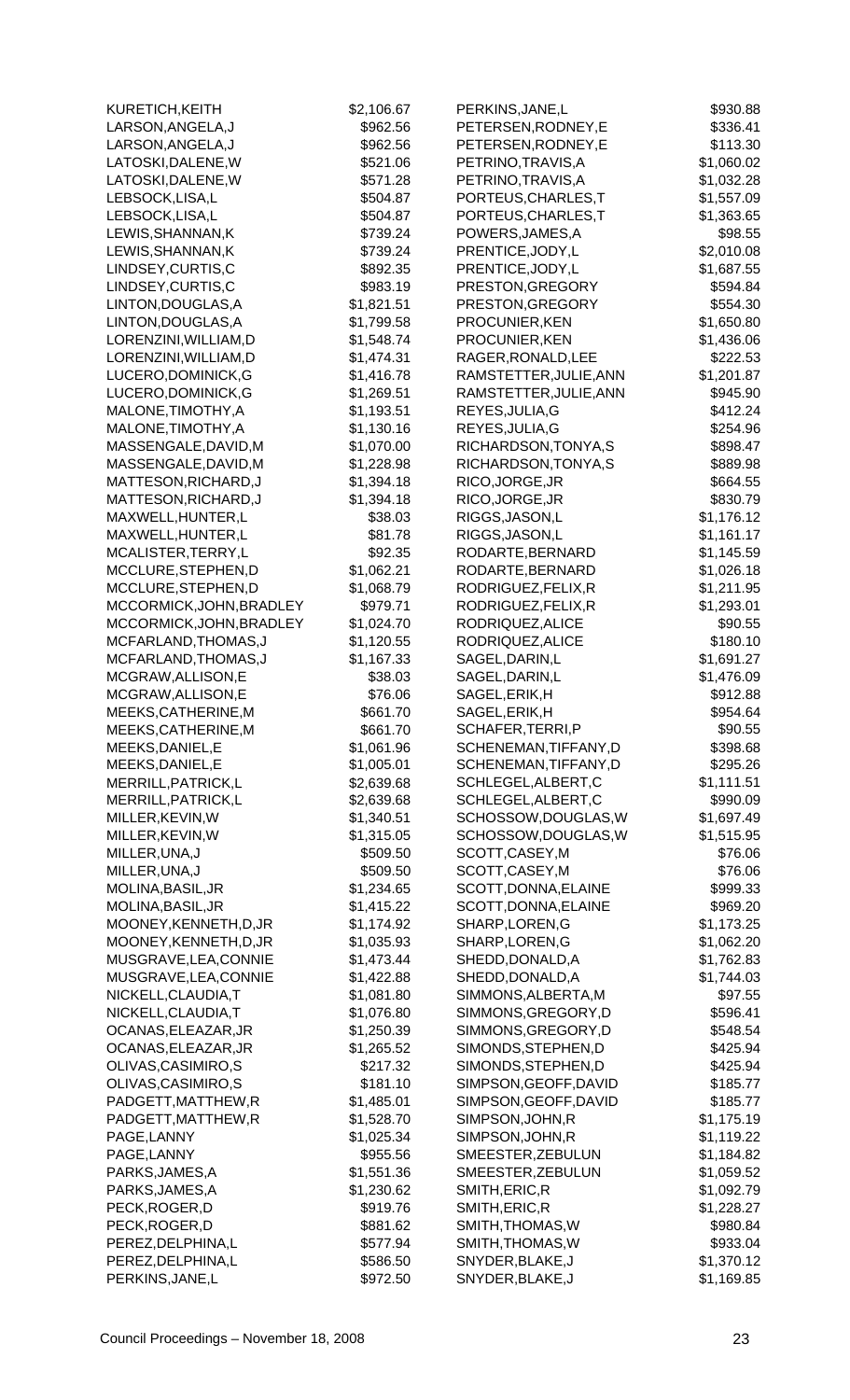| SPENCER, SHARYN, L     | \$453.72   | WALKER, JOSHUA, J               | \$852.56       |
|------------------------|------------|---------------------------------|----------------|
| SPENCER, SHARYN, L     | \$510.90   | WALKER, JOSHUA, J               | \$907.40       |
| STRAND, ANDREA, J      | \$1,526.64 | WALKER, TINA, LEE               | \$873.37       |
| STRAND, ANDREA, J      | \$1,495.48 | WALKER, TINA, LEE               | \$825.37       |
| TADOLINI, CHRISTINA, L | \$1,270.25 | WEESE, BRADLEY, L               | \$955.31       |
| TADOLINI, CHRISTINA, L | \$1,202.32 | WEESE, BRADLEY, L               | \$944.32       |
| TRUJILLO, HOPE, R      | \$562.17   | WEIMER, ROBERT, LEROY           | \$1,871.69     |
| TRUJILLO, HOPE, R      | \$570.73   | WEIMER, ROBERT, LEROY           | \$1,831.87     |
| TUCKER, DONALD, J      | \$1,327.08 | WELLS, JEFFREY, A               | \$3,170.13     |
| TUCKER, DONALD, J      | \$1,171.29 | WELLS, JEFFREY, A               | \$3,170.13     |
| TURNER, JOHN, W        | \$1,659.58 | WILLIS, JAMES, L                | \$1,269.22     |
| TURNER, JOHN, W        | \$1,633.58 | WILLIS, JAMES, L                | \$1,314.97     |
| VANNOY, JULIE, A       | \$419.52   | WINBERG, CHERYL, A              | \$1,013.06     |
| VANNOY, JULIE, A       | \$419.51   | WINBERG, CHERYL, A              | \$998.43       |
| VAZQUEZ, LUIS, C       | \$1,096.87 | WINDSHEIMER, GAIL               | \$86.93        |
| VAZQUEZ, LUIS, C       | \$1,071.82 | WRIGHT, KENNETH, L              | \$1,044.21     |
| VERHAAG, DEANNA, L     | \$1,304.75 | WRIGHT, KENNETH, L              | \$1,036.16     |
| VERHAAG, DEANNA, L     | \$1,260.75 | WUNSCH, TIMOTHY, A              | \$987.78       |
| VOSBURG, STEPHEN, DALE | \$1,233.73 | WUNSCH, TIMOTHY, A              | \$1,151.35     |
| VOSBURG, STEPHEN, DALE | \$1,111.80 | YEAROUS, ALLISON, R             | \$78.61        |
| WALES, MICHAEL, C      | \$730.24   | YEAROUS, ALLISON, R             | \$51.18        |
| WALES, MICHAEL, C      | \$701.91   | ZWETZIG, TODD, E                | \$1,466.65     |
| WALKER, CHRISTOPHER, E | \$784.90   | ZWETZIG, TODD, E                | \$1,111.39     |
| WALKER, CHRISTOPHER, E | \$784.90   | Total Payroll - October 2008    | \$389,440.83   |
| WALKER, ELLA, MAE      | \$773.64   | Total Disbursements - Oct 2008  | \$2,637,878.92 |
| WALKER, ELLA, MAE      | \$761.80   | <b>Total Publication Report</b> | \$3,027,319.75 |
|                        |            |                                 |                |

- C. Approve the application for renewal and Report of Changes for the Beer and Wine Liquor License of Park Terrace Inc., dba Memories Restaurant, located at 725 Main Street, with a clear police investigation report.
- D. Approve the application for renewal of a Club Liquor License for VFW Fort Morgan Post 2551, located at 208 W. Beaver Avenue, with a clear police investigation report.
- E. Approve the application for renewal of a Retail Liquor License for Midcap LLC, dba North Main Liquor, located at 716 Main Street, with a clear police investigation report.
- F. Approve the application for renewal of a 3.2% Beer Retail Liquor License for Safeway Store No. 2341, located at 620 West Platte Avenue #234, with a clear police investigation report.
- G. Approve the application for renewal of a Retail Liquor Store License for Village Liquor Store Inc., located at 631 West Platte Avenue, with a clear police investigation report
- H. Approve the application for renewal of a Hotel and Restaurant Liquor License for Cables Café Inc, dba Cables Pub & Grill, located at 431 Main Street, with a clear police investigation report.

All matters listed under Item 9, Consent Agenda, are considered to be routine business by the Council and will be enacted with a single motion and a single vote by roll call. There will be no separate discussion of these items. If discussion is deemed necessary, that item should be removed from the Consent Agenda and considered separately.

PASSED, APPROVED AND ADOPTED this 18<sup>th</sup> day of November, 2008, the vote upon roll call being as follows: Ayes: Mayor Darnell; Councilmembers Deal, McAlister, Powers, Schafer and Simmons. Nays: none. Absent: Councilmember Shaver.

## **PUBLIC COMMENT / AUDIENCE PARTICIPATION**

None.

#### **REPORTS**

The following Directors provided written reports to Council:

City Manager Merrill, in addition to reviewing his report, introduced David Callahan, the new Community Development Director who began work this week. He also informed Council that he would begin the process to condemn property at 110 Maple. He also stated that he has received several qualified applications for the engineer position currently open for the City.